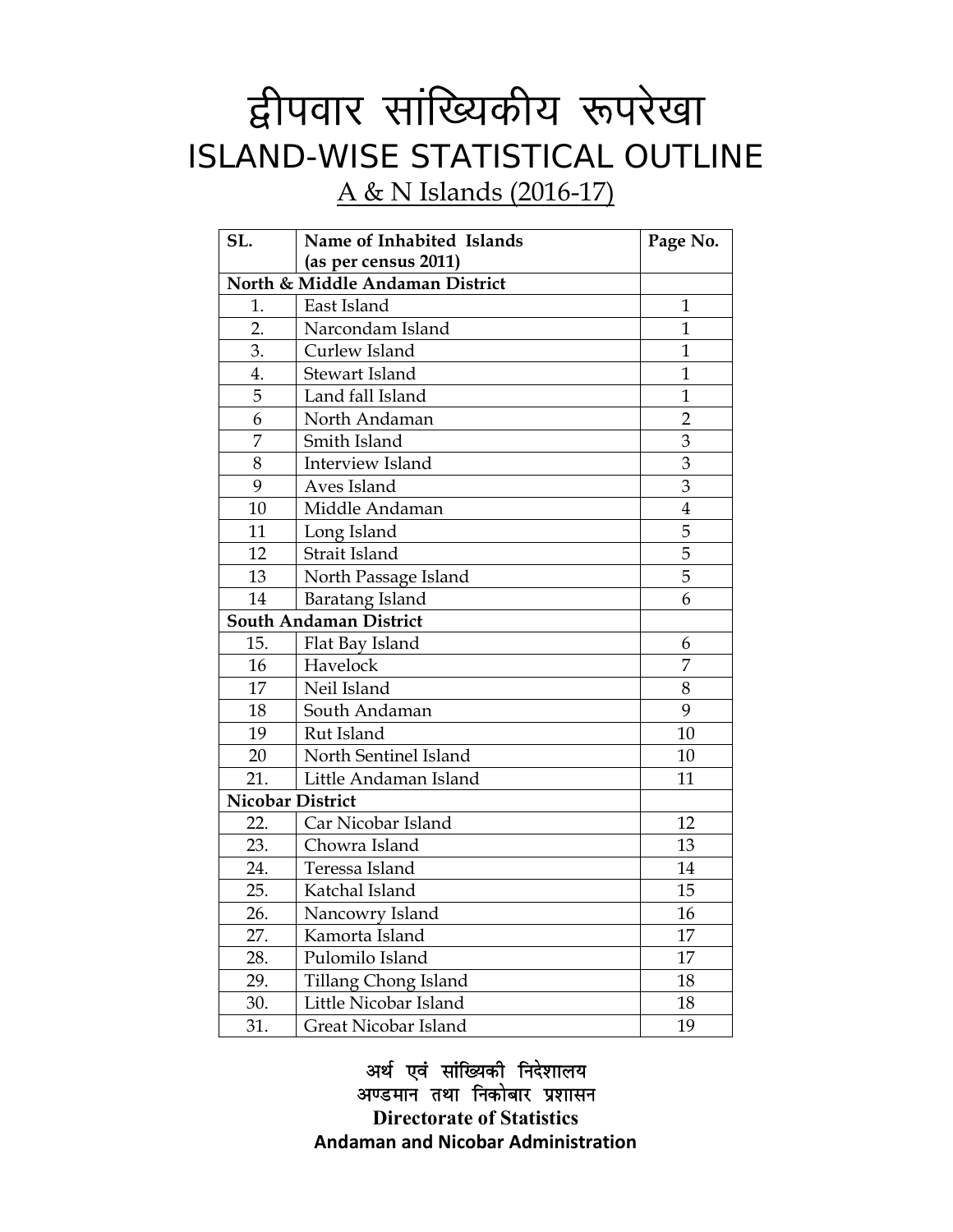| Area (Sq Km)                            | 6.81        | <b>Population (2011 Census)</b><br>16              |  |  |
|-----------------------------------------|-------------|----------------------------------------------------|--|--|
| Area under forest (sq.km)<br>6.81       |             | Male $-16$ , Female - 0                            |  |  |
| <b>Revenue Village</b>                  | 0           | <b>ST Population:</b> Male-2, Female -0            |  |  |
| Main Religion   Hindu, Christian, Islam |             | <b>House Holds -1</b>                              |  |  |
| <b>Local Bodies: nil</b>                |             | Hindi, Bengali, Tamil & Telugu<br>Languages Spoken |  |  |
| <b>Census Villages (2011 Census)</b>    | $\mathbf 1$ | <b>Occupation-</b> a. Main Workers -16             |  |  |
| Inhabited -                             |             | Cultivators-0, Agricultural Labourers-0, Household |  |  |
|                                         |             | Industry workers-0, Other-16, marginal worker-0,   |  |  |
|                                         |             | nonworker-0                                        |  |  |
| Police lookout post-1, Light house -1   |             | village electrified-1                              |  |  |

## नारकण्डम द्वीप Narcondam Island

| ईस्ट द्वीप | <b>East Island</b> |
|------------|--------------------|
|------------|--------------------|

| Area (Sq Km)                                                   | 6.11         | Population (2011 Census)<br>16                     |  |  |
|----------------------------------------------------------------|--------------|----------------------------------------------------|--|--|
| Area under forest (sq.km)                                      | 6.11         | Male $-15$ , Female - 1                            |  |  |
| <b>Revenue Village</b>                                         | 0            | <b>ST Population Male-2. Female -1</b>             |  |  |
| Hindu, Christian, Islam<br><b>Main Religion</b>                |              | <b>House Holds -5</b>                              |  |  |
| <b>Local Bodies: nil</b>                                       |              | Hindi, Bengali, Tamil & Telugu<br>Languages Spoken |  |  |
| Census Villages (2011 Census)                                  | $\mathbf{1}$ | Occupation-a. Main Workers -15                     |  |  |
| Inhabited -                                                    | 1            | Cultivators-0, Agricultural Labourers-0,           |  |  |
| Police look out post-1                                         |              | Household Industry workers-0, Other-15             |  |  |
|                                                                |              | Marginal worker-0, Nonworker-1                     |  |  |
| village electrified-1<br>minor port-1, jetty-1, light house-1, |              |                                                    |  |  |

#### स्टूवर्ट द्वीप Stewart Island

| Area (Sq Km)                            | 7.23           |                                                       | Population (2011 Census) |  |  |
|-----------------------------------------|----------------|-------------------------------------------------------|--------------------------|--|--|
| Area under forest (sq.km)               | 7.23           | Male $-2$ , Female - 0                                |                          |  |  |
| <b>Revenue Village</b>                  | 0              | <b>ST Population:-</b> Male-0, Female -0              |                          |  |  |
| Main Religion   Hindu, Christian, Islam |                | <b>House Holds -1</b>                                 |                          |  |  |
| <b>Local Bodies: nil</b>                |                | Languages Spoken   Hindi, Bengali, Tamil & Telugu     |                          |  |  |
| Census Villages (2011 Census)           | $\blacksquare$ | Occupation-a. Main Workers -2                         |                          |  |  |
| Inhabited -                             |                | Cultivators-0, Agricultural Labourers-0, Household    |                          |  |  |
|                                         |                | Industry workers-0, Other- 2, marginal & non worker-0 |                          |  |  |

### कर्ल्यू द्वीप Curlew Island

| Area (Sq Km)                            | 0.03 | <b>Population (2011 Census)</b>                       |  |  |
|-----------------------------------------|------|-------------------------------------------------------|--|--|
| Area under forest (sq.km)               | 0.03 | Male $-2$ , Female - 0                                |  |  |
| <b>Revenue Village</b>                  | O    | <b>ST Population:</b> Male-0, Female -0               |  |  |
| Main Religion   Hindu, Christian, Islam |      | <b>House Holds -1</b>                                 |  |  |
| <b>Local Bodies: nil</b>                |      | Languages Spoken   Hindi, Bengali, Tamil & Telugu     |  |  |
| Census Villages (2011 Census)           |      | Occupation- a. Main Workers -2                        |  |  |
| Inhabited -                             |      | Cultivators-0, Agricultural Labourers-0, Household    |  |  |
|                                         |      | Industry workers-0, Other- 2, Marginal & Non Worker-0 |  |  |

#### रौण्ड फॉल द्वीप Landfall Island

| Area (Sq Km)<br>29.48                   |                                                  |  |                                       | Population (2011 Census)<br>6                      |                                |  |
|-----------------------------------------|--------------------------------------------------|--|---------------------------------------|----------------------------------------------------|--------------------------------|--|
| Area under forest (sq.km)<br>29.48      |                                                  |  |                                       | Male $-6$ , Female - 0                             |                                |  |
| <b>Revenue Village</b>                  | Male-0, Female -0<br><b>ST Population-0</b><br>0 |  |                                       |                                                    |                                |  |
| Main Religion   Hindu, Christian, Islam |                                                  |  |                                       | <b>House Holds -1</b>                              |                                |  |
| <b>Local Bodies: nil</b>                |                                                  |  |                                       | Languages Spoken                                   | Hindi, Bengali, Tamil & Telugu |  |
| Census Villages (2011 Census)   1       |                                                  |  | <b>Occupation-</b> a. Main Workers -6 |                                                    |                                |  |
| Inhabited -                             |                                                  |  |                                       | Cultivators-0, Agricultural Labourers-0, Household |                                |  |
|                                         |                                                  |  |                                       | Industry workers-0, Other- 6                       |                                |  |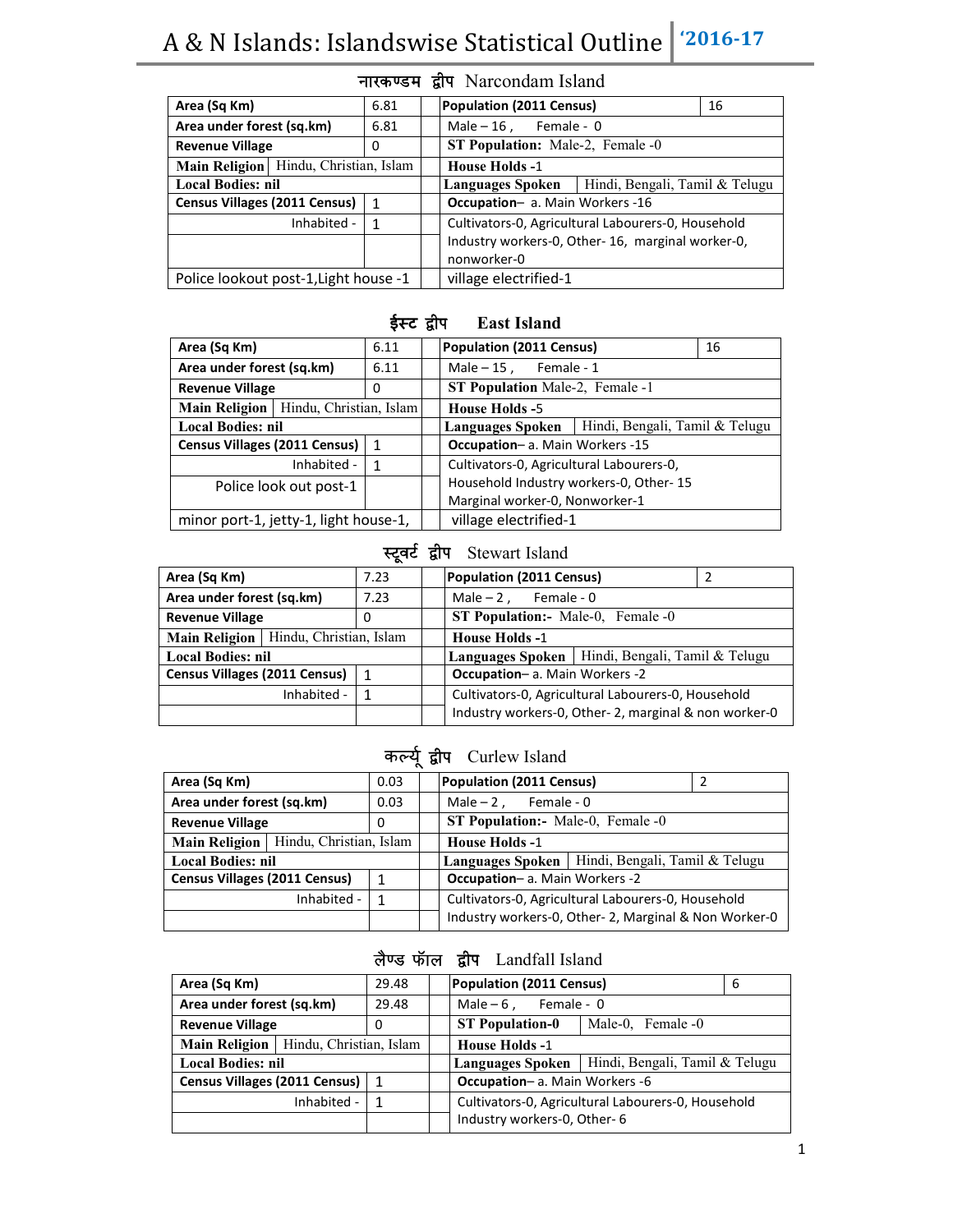# A & N Islands: Islandswise Statistical Outline **'2016-17**

| <b>Population (2011 Census)</b><br>Area (Sq Km)<br>1375.99<br>42541<br>Area under forest (sq.km)<br>Female - 20311<br>Male - 22230,<br>1247.51<br><b>ST Population-119</b><br>Male-69, Female -50<br><b>Revenue Village</b><br>30<br><b>Main Religion</b><br>Hindu, Christian, Islam<br>House Holds -10533<br>Local Bodies: Gram Panchayait-15,<br>Hindi, Bengali, Tamil & Telugu,<br>Languages<br>Panchayat Samiti -1 Zilla Parishad-0<br>Spoken<br>Malayalam<br><b>Census Villages (2011 Census)</b><br>Occupation-a. Main Workers -12874<br>73<br>Cultivators- 4701, Agricultural Labourers -328,<br>Inhabited -<br>64<br>Household Industry workers-54, Other-7791<br>Un-Inhabited -<br>9<br>b. Marginal Workers<br>5110<br>3267<br>Popln. 0 -6 years<br>c. Non workers<br>Literates<br>30787<br>26400<br><b>Civil Supplies</b><br><b>Health Services</b><br>Hospital-1, CHC-1, PHC-4, SubCentre-25<br>Fair Price Shop-34<br><b>Education</b><br>Ration Card: APL-10938, PHH-846, AAY-32<br>School:<br>Godown-3 (capacity 1000MT),<br>Primary-41, Middle-11, Secondary-9, Sr. Secondary-7<br>LPG-6169<br>Enrolment: PS-2287, MS-1421, SS-1818, SSS-3889<br>Electricity<br>Teachers: PS-154, MS-104, SS-142, SSS-222<br>Electricity Generation (KWH) - 19096475<br>Hostel:-boy-3, girl-2, library-2, PupilTeacherRatio-15:1<br>Installed Capacity (KWH)<br>8808<br>Power House-6, DG Set-12, Village electrified-35<br><b>Social Welfare</b><br>Connections: Domestic-10989, Commercial-1540,<br>Anganwadi-118<br>Assisted: Divyang-431, Senior Citizen-2838,<br>Industrial-36, street light-58, others-108<br>Destitute-156, Widow-1018<br><b>Animal Husbandry &amp; Veterinary Services</b><br><b>Agriculture</b><br>Farm: goat-1, Poultry-1, Pvt-poultry-65,<br>Area under Cultivation (Hect.) - 8734.1<br>Pvt-piggery-13, Pvt.-milk dairies/coop-15<br>Agricultural Depot-11, Agriculture Farm-4, Godown-1<br>Irrigation: pond-290, Ringwell-18, pump set-593,<br>Vet clinic-13, mobile clinic-2,<br>Check Dam-33<br>Livestock-36183, poultry-211319<br>Egg-26771454 no, Milk- 5172774 kgs.<br>Distribution: Seedling-15870, Seed-4.42MT<br>Pesticide: 350.08, Fertilizer-582.7 MT<br><b>Fisheries</b><br>Machines owned by Farmers: Pump Set-411,<br>Fishermen-2272<br>Power Tillers-220, Tractors-13<br>Boat: Country craft-363, motorized-191,<br>Fish Landed: Freshwater-78.96 MT, Marine-4989<br><b>Tourism</b><br>Guest House-1, hotel without star category-10, Lodge-5<br>water bodies: Pond-820, reservoir-1<br>Industries - NA<br>Fish Market-3<br><b>Road Transport</b><br>Labour<br>Bus on road-28, workshop-1, Passenger-2001064<br>Commercial establishment:54, employment-136<br>Restaurant-8, Employment-28<br><b>Shipping Services</b><br>Boat services-yes, berthing-yes, boat stationed -yes<br>Factories registered-4, employment-260<br>passenger-6543, cargo-91.03 MT<br>Printing press-4<br>Civil Aviation<br>Co-operative Societies: 266<br>Minor port-2, jetties-3, lighted beacons-8,<br><b>Postal Service</b><br>port signal station-2<br>Sub post office-1, ED branch-10, Letter box-34<br><b>Banking</b><br>Telecommunication: Landline-654, BB-227<br>Branch: Commercial Bank-2, Cooperative Bank-6<br>Law & Order: Police Station-3 |  | उत्तर अण्डमान द्वीप North Andaman Island |  |  |  |  |  |  |  |
|---------------------------------------------------------------------------------------------------------------------------------------------------------------------------------------------------------------------------------------------------------------------------------------------------------------------------------------------------------------------------------------------------------------------------------------------------------------------------------------------------------------------------------------------------------------------------------------------------------------------------------------------------------------------------------------------------------------------------------------------------------------------------------------------------------------------------------------------------------------------------------------------------------------------------------------------------------------------------------------------------------------------------------------------------------------------------------------------------------------------------------------------------------------------------------------------------------------------------------------------------------------------------------------------------------------------------------------------------------------------------------------------------------------------------------------------------------------------------------------------------------------------------------------------------------------------------------------------------------------------------------------------------------------------------------------------------------------------------------------------------------------------------------------------------------------------------------------------------------------------------------------------------------------------------------------------------------------------------------------------------------------------------------------------------------------------------------------------------------------------------------------------------------------------------------------------------------------------------------------------------------------------------------------------------------------------------------------------------------------------------------------------------------------------------------------------------------------------------------------------------------------------------------------------------------------------------------------------------------------------------------------------------------------------------------------------------------------------------------------------------------------------------------------------------------------------------------------------------------------------------------------------------------------------------------------------------------------------------------------------------------------------------------------------------------------------------------------------------------------------------------------------------------------------------------------------------------------------------------------------------------------------------|--|------------------------------------------|--|--|--|--|--|--|--|
|                                                                                                                                                                                                                                                                                                                                                                                                                                                                                                                                                                                                                                                                                                                                                                                                                                                                                                                                                                                                                                                                                                                                                                                                                                                                                                                                                                                                                                                                                                                                                                                                                                                                                                                                                                                                                                                                                                                                                                                                                                                                                                                                                                                                                                                                                                                                                                                                                                                                                                                                                                                                                                                                                                                                                                                                                                                                                                                                                                                                                                                                                                                                                                                                                                                                           |  |                                          |  |  |  |  |  |  |  |
|                                                                                                                                                                                                                                                                                                                                                                                                                                                                                                                                                                                                                                                                                                                                                                                                                                                                                                                                                                                                                                                                                                                                                                                                                                                                                                                                                                                                                                                                                                                                                                                                                                                                                                                                                                                                                                                                                                                                                                                                                                                                                                                                                                                                                                                                                                                                                                                                                                                                                                                                                                                                                                                                                                                                                                                                                                                                                                                                                                                                                                                                                                                                                                                                                                                                           |  |                                          |  |  |  |  |  |  |  |
|                                                                                                                                                                                                                                                                                                                                                                                                                                                                                                                                                                                                                                                                                                                                                                                                                                                                                                                                                                                                                                                                                                                                                                                                                                                                                                                                                                                                                                                                                                                                                                                                                                                                                                                                                                                                                                                                                                                                                                                                                                                                                                                                                                                                                                                                                                                                                                                                                                                                                                                                                                                                                                                                                                                                                                                                                                                                                                                                                                                                                                                                                                                                                                                                                                                                           |  |                                          |  |  |  |  |  |  |  |
|                                                                                                                                                                                                                                                                                                                                                                                                                                                                                                                                                                                                                                                                                                                                                                                                                                                                                                                                                                                                                                                                                                                                                                                                                                                                                                                                                                                                                                                                                                                                                                                                                                                                                                                                                                                                                                                                                                                                                                                                                                                                                                                                                                                                                                                                                                                                                                                                                                                                                                                                                                                                                                                                                                                                                                                                                                                                                                                                                                                                                                                                                                                                                                                                                                                                           |  |                                          |  |  |  |  |  |  |  |
|                                                                                                                                                                                                                                                                                                                                                                                                                                                                                                                                                                                                                                                                                                                                                                                                                                                                                                                                                                                                                                                                                                                                                                                                                                                                                                                                                                                                                                                                                                                                                                                                                                                                                                                                                                                                                                                                                                                                                                                                                                                                                                                                                                                                                                                                                                                                                                                                                                                                                                                                                                                                                                                                                                                                                                                                                                                                                                                                                                                                                                                                                                                                                                                                                                                                           |  |                                          |  |  |  |  |  |  |  |
|                                                                                                                                                                                                                                                                                                                                                                                                                                                                                                                                                                                                                                                                                                                                                                                                                                                                                                                                                                                                                                                                                                                                                                                                                                                                                                                                                                                                                                                                                                                                                                                                                                                                                                                                                                                                                                                                                                                                                                                                                                                                                                                                                                                                                                                                                                                                                                                                                                                                                                                                                                                                                                                                                                                                                                                                                                                                                                                                                                                                                                                                                                                                                                                                                                                                           |  |                                          |  |  |  |  |  |  |  |
|                                                                                                                                                                                                                                                                                                                                                                                                                                                                                                                                                                                                                                                                                                                                                                                                                                                                                                                                                                                                                                                                                                                                                                                                                                                                                                                                                                                                                                                                                                                                                                                                                                                                                                                                                                                                                                                                                                                                                                                                                                                                                                                                                                                                                                                                                                                                                                                                                                                                                                                                                                                                                                                                                                                                                                                                                                                                                                                                                                                                                                                                                                                                                                                                                                                                           |  |                                          |  |  |  |  |  |  |  |
|                                                                                                                                                                                                                                                                                                                                                                                                                                                                                                                                                                                                                                                                                                                                                                                                                                                                                                                                                                                                                                                                                                                                                                                                                                                                                                                                                                                                                                                                                                                                                                                                                                                                                                                                                                                                                                                                                                                                                                                                                                                                                                                                                                                                                                                                                                                                                                                                                                                                                                                                                                                                                                                                                                                                                                                                                                                                                                                                                                                                                                                                                                                                                                                                                                                                           |  |                                          |  |  |  |  |  |  |  |
|                                                                                                                                                                                                                                                                                                                                                                                                                                                                                                                                                                                                                                                                                                                                                                                                                                                                                                                                                                                                                                                                                                                                                                                                                                                                                                                                                                                                                                                                                                                                                                                                                                                                                                                                                                                                                                                                                                                                                                                                                                                                                                                                                                                                                                                                                                                                                                                                                                                                                                                                                                                                                                                                                                                                                                                                                                                                                                                                                                                                                                                                                                                                                                                                                                                                           |  |                                          |  |  |  |  |  |  |  |
|                                                                                                                                                                                                                                                                                                                                                                                                                                                                                                                                                                                                                                                                                                                                                                                                                                                                                                                                                                                                                                                                                                                                                                                                                                                                                                                                                                                                                                                                                                                                                                                                                                                                                                                                                                                                                                                                                                                                                                                                                                                                                                                                                                                                                                                                                                                                                                                                                                                                                                                                                                                                                                                                                                                                                                                                                                                                                                                                                                                                                                                                                                                                                                                                                                                                           |  |                                          |  |  |  |  |  |  |  |
|                                                                                                                                                                                                                                                                                                                                                                                                                                                                                                                                                                                                                                                                                                                                                                                                                                                                                                                                                                                                                                                                                                                                                                                                                                                                                                                                                                                                                                                                                                                                                                                                                                                                                                                                                                                                                                                                                                                                                                                                                                                                                                                                                                                                                                                                                                                                                                                                                                                                                                                                                                                                                                                                                                                                                                                                                                                                                                                                                                                                                                                                                                                                                                                                                                                                           |  |                                          |  |  |  |  |  |  |  |
|                                                                                                                                                                                                                                                                                                                                                                                                                                                                                                                                                                                                                                                                                                                                                                                                                                                                                                                                                                                                                                                                                                                                                                                                                                                                                                                                                                                                                                                                                                                                                                                                                                                                                                                                                                                                                                                                                                                                                                                                                                                                                                                                                                                                                                                                                                                                                                                                                                                                                                                                                                                                                                                                                                                                                                                                                                                                                                                                                                                                                                                                                                                                                                                                                                                                           |  |                                          |  |  |  |  |  |  |  |
|                                                                                                                                                                                                                                                                                                                                                                                                                                                                                                                                                                                                                                                                                                                                                                                                                                                                                                                                                                                                                                                                                                                                                                                                                                                                                                                                                                                                                                                                                                                                                                                                                                                                                                                                                                                                                                                                                                                                                                                                                                                                                                                                                                                                                                                                                                                                                                                                                                                                                                                                                                                                                                                                                                                                                                                                                                                                                                                                                                                                                                                                                                                                                                                                                                                                           |  |                                          |  |  |  |  |  |  |  |
|                                                                                                                                                                                                                                                                                                                                                                                                                                                                                                                                                                                                                                                                                                                                                                                                                                                                                                                                                                                                                                                                                                                                                                                                                                                                                                                                                                                                                                                                                                                                                                                                                                                                                                                                                                                                                                                                                                                                                                                                                                                                                                                                                                                                                                                                                                                                                                                                                                                                                                                                                                                                                                                                                                                                                                                                                                                                                                                                                                                                                                                                                                                                                                                                                                                                           |  |                                          |  |  |  |  |  |  |  |
|                                                                                                                                                                                                                                                                                                                                                                                                                                                                                                                                                                                                                                                                                                                                                                                                                                                                                                                                                                                                                                                                                                                                                                                                                                                                                                                                                                                                                                                                                                                                                                                                                                                                                                                                                                                                                                                                                                                                                                                                                                                                                                                                                                                                                                                                                                                                                                                                                                                                                                                                                                                                                                                                                                                                                                                                                                                                                                                                                                                                                                                                                                                                                                                                                                                                           |  |                                          |  |  |  |  |  |  |  |
|                                                                                                                                                                                                                                                                                                                                                                                                                                                                                                                                                                                                                                                                                                                                                                                                                                                                                                                                                                                                                                                                                                                                                                                                                                                                                                                                                                                                                                                                                                                                                                                                                                                                                                                                                                                                                                                                                                                                                                                                                                                                                                                                                                                                                                                                                                                                                                                                                                                                                                                                                                                                                                                                                                                                                                                                                                                                                                                                                                                                                                                                                                                                                                                                                                                                           |  |                                          |  |  |  |  |  |  |  |
|                                                                                                                                                                                                                                                                                                                                                                                                                                                                                                                                                                                                                                                                                                                                                                                                                                                                                                                                                                                                                                                                                                                                                                                                                                                                                                                                                                                                                                                                                                                                                                                                                                                                                                                                                                                                                                                                                                                                                                                                                                                                                                                                                                                                                                                                                                                                                                                                                                                                                                                                                                                                                                                                                                                                                                                                                                                                                                                                                                                                                                                                                                                                                                                                                                                                           |  |                                          |  |  |  |  |  |  |  |
|                                                                                                                                                                                                                                                                                                                                                                                                                                                                                                                                                                                                                                                                                                                                                                                                                                                                                                                                                                                                                                                                                                                                                                                                                                                                                                                                                                                                                                                                                                                                                                                                                                                                                                                                                                                                                                                                                                                                                                                                                                                                                                                                                                                                                                                                                                                                                                                                                                                                                                                                                                                                                                                                                                                                                                                                                                                                                                                                                                                                                                                                                                                                                                                                                                                                           |  |                                          |  |  |  |  |  |  |  |
|                                                                                                                                                                                                                                                                                                                                                                                                                                                                                                                                                                                                                                                                                                                                                                                                                                                                                                                                                                                                                                                                                                                                                                                                                                                                                                                                                                                                                                                                                                                                                                                                                                                                                                                                                                                                                                                                                                                                                                                                                                                                                                                                                                                                                                                                                                                                                                                                                                                                                                                                                                                                                                                                                                                                                                                                                                                                                                                                                                                                                                                                                                                                                                                                                                                                           |  |                                          |  |  |  |  |  |  |  |
|                                                                                                                                                                                                                                                                                                                                                                                                                                                                                                                                                                                                                                                                                                                                                                                                                                                                                                                                                                                                                                                                                                                                                                                                                                                                                                                                                                                                                                                                                                                                                                                                                                                                                                                                                                                                                                                                                                                                                                                                                                                                                                                                                                                                                                                                                                                                                                                                                                                                                                                                                                                                                                                                                                                                                                                                                                                                                                                                                                                                                                                                                                                                                                                                                                                                           |  |                                          |  |  |  |  |  |  |  |
|                                                                                                                                                                                                                                                                                                                                                                                                                                                                                                                                                                                                                                                                                                                                                                                                                                                                                                                                                                                                                                                                                                                                                                                                                                                                                                                                                                                                                                                                                                                                                                                                                                                                                                                                                                                                                                                                                                                                                                                                                                                                                                                                                                                                                                                                                                                                                                                                                                                                                                                                                                                                                                                                                                                                                                                                                                                                                                                                                                                                                                                                                                                                                                                                                                                                           |  |                                          |  |  |  |  |  |  |  |
|                                                                                                                                                                                                                                                                                                                                                                                                                                                                                                                                                                                                                                                                                                                                                                                                                                                                                                                                                                                                                                                                                                                                                                                                                                                                                                                                                                                                                                                                                                                                                                                                                                                                                                                                                                                                                                                                                                                                                                                                                                                                                                                                                                                                                                                                                                                                                                                                                                                                                                                                                                                                                                                                                                                                                                                                                                                                                                                                                                                                                                                                                                                                                                                                                                                                           |  |                                          |  |  |  |  |  |  |  |
|                                                                                                                                                                                                                                                                                                                                                                                                                                                                                                                                                                                                                                                                                                                                                                                                                                                                                                                                                                                                                                                                                                                                                                                                                                                                                                                                                                                                                                                                                                                                                                                                                                                                                                                                                                                                                                                                                                                                                                                                                                                                                                                                                                                                                                                                                                                                                                                                                                                                                                                                                                                                                                                                                                                                                                                                                                                                                                                                                                                                                                                                                                                                                                                                                                                                           |  |                                          |  |  |  |  |  |  |  |
|                                                                                                                                                                                                                                                                                                                                                                                                                                                                                                                                                                                                                                                                                                                                                                                                                                                                                                                                                                                                                                                                                                                                                                                                                                                                                                                                                                                                                                                                                                                                                                                                                                                                                                                                                                                                                                                                                                                                                                                                                                                                                                                                                                                                                                                                                                                                                                                                                                                                                                                                                                                                                                                                                                                                                                                                                                                                                                                                                                                                                                                                                                                                                                                                                                                                           |  |                                          |  |  |  |  |  |  |  |
|                                                                                                                                                                                                                                                                                                                                                                                                                                                                                                                                                                                                                                                                                                                                                                                                                                                                                                                                                                                                                                                                                                                                                                                                                                                                                                                                                                                                                                                                                                                                                                                                                                                                                                                                                                                                                                                                                                                                                                                                                                                                                                                                                                                                                                                                                                                                                                                                                                                                                                                                                                                                                                                                                                                                                                                                                                                                                                                                                                                                                                                                                                                                                                                                                                                                           |  |                                          |  |  |  |  |  |  |  |
|                                                                                                                                                                                                                                                                                                                                                                                                                                                                                                                                                                                                                                                                                                                                                                                                                                                                                                                                                                                                                                                                                                                                                                                                                                                                                                                                                                                                                                                                                                                                                                                                                                                                                                                                                                                                                                                                                                                                                                                                                                                                                                                                                                                                                                                                                                                                                                                                                                                                                                                                                                                                                                                                                                                                                                                                                                                                                                                                                                                                                                                                                                                                                                                                                                                                           |  |                                          |  |  |  |  |  |  |  |
|                                                                                                                                                                                                                                                                                                                                                                                                                                                                                                                                                                                                                                                                                                                                                                                                                                                                                                                                                                                                                                                                                                                                                                                                                                                                                                                                                                                                                                                                                                                                                                                                                                                                                                                                                                                                                                                                                                                                                                                                                                                                                                                                                                                                                                                                                                                                                                                                                                                                                                                                                                                                                                                                                                                                                                                                                                                                                                                                                                                                                                                                                                                                                                                                                                                                           |  |                                          |  |  |  |  |  |  |  |
|                                                                                                                                                                                                                                                                                                                                                                                                                                                                                                                                                                                                                                                                                                                                                                                                                                                                                                                                                                                                                                                                                                                                                                                                                                                                                                                                                                                                                                                                                                                                                                                                                                                                                                                                                                                                                                                                                                                                                                                                                                                                                                                                                                                                                                                                                                                                                                                                                                                                                                                                                                                                                                                                                                                                                                                                                                                                                                                                                                                                                                                                                                                                                                                                                                                                           |  |                                          |  |  |  |  |  |  |  |
|                                                                                                                                                                                                                                                                                                                                                                                                                                                                                                                                                                                                                                                                                                                                                                                                                                                                                                                                                                                                                                                                                                                                                                                                                                                                                                                                                                                                                                                                                                                                                                                                                                                                                                                                                                                                                                                                                                                                                                                                                                                                                                                                                                                                                                                                                                                                                                                                                                                                                                                                                                                                                                                                                                                                                                                                                                                                                                                                                                                                                                                                                                                                                                                                                                                                           |  |                                          |  |  |  |  |  |  |  |
|                                                                                                                                                                                                                                                                                                                                                                                                                                                                                                                                                                                                                                                                                                                                                                                                                                                                                                                                                                                                                                                                                                                                                                                                                                                                                                                                                                                                                                                                                                                                                                                                                                                                                                                                                                                                                                                                                                                                                                                                                                                                                                                                                                                                                                                                                                                                                                                                                                                                                                                                                                                                                                                                                                                                                                                                                                                                                                                                                                                                                                                                                                                                                                                                                                                                           |  |                                          |  |  |  |  |  |  |  |
|                                                                                                                                                                                                                                                                                                                                                                                                                                                                                                                                                                                                                                                                                                                                                                                                                                                                                                                                                                                                                                                                                                                                                                                                                                                                                                                                                                                                                                                                                                                                                                                                                                                                                                                                                                                                                                                                                                                                                                                                                                                                                                                                                                                                                                                                                                                                                                                                                                                                                                                                                                                                                                                                                                                                                                                                                                                                                                                                                                                                                                                                                                                                                                                                                                                                           |  |                                          |  |  |  |  |  |  |  |
|                                                                                                                                                                                                                                                                                                                                                                                                                                                                                                                                                                                                                                                                                                                                                                                                                                                                                                                                                                                                                                                                                                                                                                                                                                                                                                                                                                                                                                                                                                                                                                                                                                                                                                                                                                                                                                                                                                                                                                                                                                                                                                                                                                                                                                                                                                                                                                                                                                                                                                                                                                                                                                                                                                                                                                                                                                                                                                                                                                                                                                                                                                                                                                                                                                                                           |  |                                          |  |  |  |  |  |  |  |
|                                                                                                                                                                                                                                                                                                                                                                                                                                                                                                                                                                                                                                                                                                                                                                                                                                                                                                                                                                                                                                                                                                                                                                                                                                                                                                                                                                                                                                                                                                                                                                                                                                                                                                                                                                                                                                                                                                                                                                                                                                                                                                                                                                                                                                                                                                                                                                                                                                                                                                                                                                                                                                                                                                                                                                                                                                                                                                                                                                                                                                                                                                                                                                                                                                                                           |  |                                          |  |  |  |  |  |  |  |
|                                                                                                                                                                                                                                                                                                                                                                                                                                                                                                                                                                                                                                                                                                                                                                                                                                                                                                                                                                                                                                                                                                                                                                                                                                                                                                                                                                                                                                                                                                                                                                                                                                                                                                                                                                                                                                                                                                                                                                                                                                                                                                                                                                                                                                                                                                                                                                                                                                                                                                                                                                                                                                                                                                                                                                                                                                                                                                                                                                                                                                                                                                                                                                                                                                                                           |  |                                          |  |  |  |  |  |  |  |
|                                                                                                                                                                                                                                                                                                                                                                                                                                                                                                                                                                                                                                                                                                                                                                                                                                                                                                                                                                                                                                                                                                                                                                                                                                                                                                                                                                                                                                                                                                                                                                                                                                                                                                                                                                                                                                                                                                                                                                                                                                                                                                                                                                                                                                                                                                                                                                                                                                                                                                                                                                                                                                                                                                                                                                                                                                                                                                                                                                                                                                                                                                                                                                                                                                                                           |  |                                          |  |  |  |  |  |  |  |
|                                                                                                                                                                                                                                                                                                                                                                                                                                                                                                                                                                                                                                                                                                                                                                                                                                                                                                                                                                                                                                                                                                                                                                                                                                                                                                                                                                                                                                                                                                                                                                                                                                                                                                                                                                                                                                                                                                                                                                                                                                                                                                                                                                                                                                                                                                                                                                                                                                                                                                                                                                                                                                                                                                                                                                                                                                                                                                                                                                                                                                                                                                                                                                                                                                                                           |  |                                          |  |  |  |  |  |  |  |
|                                                                                                                                                                                                                                                                                                                                                                                                                                                                                                                                                                                                                                                                                                                                                                                                                                                                                                                                                                                                                                                                                                                                                                                                                                                                                                                                                                                                                                                                                                                                                                                                                                                                                                                                                                                                                                                                                                                                                                                                                                                                                                                                                                                                                                                                                                                                                                                                                                                                                                                                                                                                                                                                                                                                                                                                                                                                                                                                                                                                                                                                                                                                                                                                                                                                           |  |                                          |  |  |  |  |  |  |  |
|                                                                                                                                                                                                                                                                                                                                                                                                                                                                                                                                                                                                                                                                                                                                                                                                                                                                                                                                                                                                                                                                                                                                                                                                                                                                                                                                                                                                                                                                                                                                                                                                                                                                                                                                                                                                                                                                                                                                                                                                                                                                                                                                                                                                                                                                                                                                                                                                                                                                                                                                                                                                                                                                                                                                                                                                                                                                                                                                                                                                                                                                                                                                                                                                                                                                           |  |                                          |  |  |  |  |  |  |  |
|                                                                                                                                                                                                                                                                                                                                                                                                                                                                                                                                                                                                                                                                                                                                                                                                                                                                                                                                                                                                                                                                                                                                                                                                                                                                                                                                                                                                                                                                                                                                                                                                                                                                                                                                                                                                                                                                                                                                                                                                                                                                                                                                                                                                                                                                                                                                                                                                                                                                                                                                                                                                                                                                                                                                                                                                                                                                                                                                                                                                                                                                                                                                                                                                                                                                           |  |                                          |  |  |  |  |  |  |  |
|                                                                                                                                                                                                                                                                                                                                                                                                                                                                                                                                                                                                                                                                                                                                                                                                                                                                                                                                                                                                                                                                                                                                                                                                                                                                                                                                                                                                                                                                                                                                                                                                                                                                                                                                                                                                                                                                                                                                                                                                                                                                                                                                                                                                                                                                                                                                                                                                                                                                                                                                                                                                                                                                                                                                                                                                                                                                                                                                                                                                                                                                                                                                                                                                                                                                           |  |                                          |  |  |  |  |  |  |  |
|                                                                                                                                                                                                                                                                                                                                                                                                                                                                                                                                                                                                                                                                                                                                                                                                                                                                                                                                                                                                                                                                                                                                                                                                                                                                                                                                                                                                                                                                                                                                                                                                                                                                                                                                                                                                                                                                                                                                                                                                                                                                                                                                                                                                                                                                                                                                                                                                                                                                                                                                                                                                                                                                                                                                                                                                                                                                                                                                                                                                                                                                                                                                                                                                                                                                           |  |                                          |  |  |  |  |  |  |  |
|                                                                                                                                                                                                                                                                                                                                                                                                                                                                                                                                                                                                                                                                                                                                                                                                                                                                                                                                                                                                                                                                                                                                                                                                                                                                                                                                                                                                                                                                                                                                                                                                                                                                                                                                                                                                                                                                                                                                                                                                                                                                                                                                                                                                                                                                                                                                                                                                                                                                                                                                                                                                                                                                                                                                                                                                                                                                                                                                                                                                                                                                                                                                                                                                                                                                           |  |                                          |  |  |  |  |  |  |  |
|                                                                                                                                                                                                                                                                                                                                                                                                                                                                                                                                                                                                                                                                                                                                                                                                                                                                                                                                                                                                                                                                                                                                                                                                                                                                                                                                                                                                                                                                                                                                                                                                                                                                                                                                                                                                                                                                                                                                                                                                                                                                                                                                                                                                                                                                                                                                                                                                                                                                                                                                                                                                                                                                                                                                                                                                                                                                                                                                                                                                                                                                                                                                                                                                                                                                           |  |                                          |  |  |  |  |  |  |  |
|                                                                                                                                                                                                                                                                                                                                                                                                                                                                                                                                                                                                                                                                                                                                                                                                                                                                                                                                                                                                                                                                                                                                                                                                                                                                                                                                                                                                                                                                                                                                                                                                                                                                                                                                                                                                                                                                                                                                                                                                                                                                                                                                                                                                                                                                                                                                                                                                                                                                                                                                                                                                                                                                                                                                                                                                                                                                                                                                                                                                                                                                                                                                                                                                                                                                           |  |                                          |  |  |  |  |  |  |  |
|                                                                                                                                                                                                                                                                                                                                                                                                                                                                                                                                                                                                                                                                                                                                                                                                                                                                                                                                                                                                                                                                                                                                                                                                                                                                                                                                                                                                                                                                                                                                                                                                                                                                                                                                                                                                                                                                                                                                                                                                                                                                                                                                                                                                                                                                                                                                                                                                                                                                                                                                                                                                                                                                                                                                                                                                                                                                                                                                                                                                                                                                                                                                                                                                                                                                           |  |                                          |  |  |  |  |  |  |  |
| Disaster Management: ReliefGodown-13, shelter-35<br>Police Outpost-5, Look out post-4, Fire station-3                                                                                                                                                                                                                                                                                                                                                                                                                                                                                                                                                                                                                                                                                                                                                                                                                                                                                                                                                                                                                                                                                                                                                                                                                                                                                                                                                                                                                                                                                                                                                                                                                                                                                                                                                                                                                                                                                                                                                                                                                                                                                                                                                                                                                                                                                                                                                                                                                                                                                                                                                                                                                                                                                                                                                                                                                                                                                                                                                                                                                                                                                                                                                                     |  |                                          |  |  |  |  |  |  |  |

PS- Primary. MS- Middle, SS- Secondary, SSS-Sr Secondary School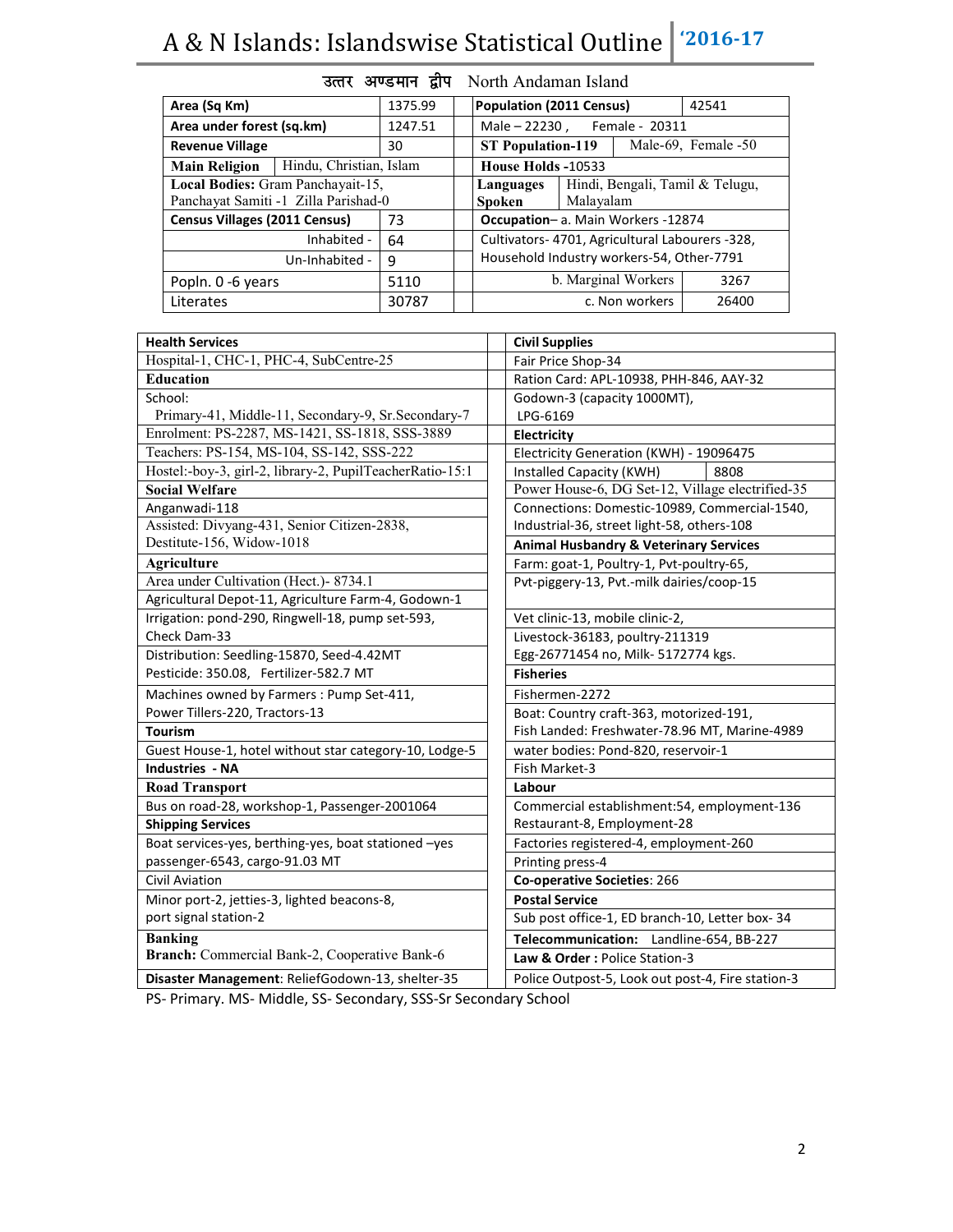| स्मिथ द्वीप Smith Island            |                         |       |                              |                                                     |     |  |  |
|-------------------------------------|-------------------------|-------|------------------------------|-----------------------------------------------------|-----|--|--|
| Area (Sq Km)                        |                         | 24.70 |                              | <b>Population (2011 Census)</b>                     | 600 |  |  |
| Area under forest (sq.km)           |                         | 15.79 |                              | Male $-328$ , Female $-272$                         |     |  |  |
| <b>Revenue Village</b>              |                         | 1     |                              | ST Population : Male-1, Female -0                   |     |  |  |
| <b>Main Religion</b>                | Hindu, Christian, Islam |       |                              | House Holds -160                                    |     |  |  |
| <b>Local Bodies:</b>                | nil                     |       |                              | Languages Spoken   Hindi, Bengali, Tamil & Telugu   |     |  |  |
| <b>Census Villages (2011Census)</b> |                         | 3     |                              | Occupation- a. Main Workers -95                     |     |  |  |
|                                     | Inhabited -             | 3     |                              | Cultivators-67, Agricultural Labourers-5, Household |     |  |  |
| Popln $0 - 6$ years<br>64           |                         |       | Industry workers-1, Other-22 |                                                     |     |  |  |
| 431<br>Literates                    |                         |       |                              | b. Marginal Workers-                                | 107 |  |  |
|                                     |                         |       |                              | c. Non workers -                                    | 398 |  |  |

| <b>Health Services: Sub Centre-1</b>    | <b>Civil Supplies</b><br>Nil                      |        |  |  |  |
|-----------------------------------------|---------------------------------------------------|--------|--|--|--|
| <b>Education</b>                        | Electricity                                       |        |  |  |  |
| School: Middle-1                        | Electricity Generation (KWH)                      | 104245 |  |  |  |
| Enrolment-53, Teacher-5                 | Installed Capacity (KWH)                          | 40     |  |  |  |
| Pupil Teacher Ratio-11:1                | Power House- 1, DG Set- 1, Villages electrified-1 |        |  |  |  |
| <b>Social Welfare</b>                   | Connections: Domestic-91, Commercial-8,           |        |  |  |  |
| Anganwadi-1                             | Industrial-0, street light-1, others-1            |        |  |  |  |
| Agriculture                             | Animal Husbandry & Veterinary Services - Nil      |        |  |  |  |
| Area under Cultivation (Hect.) -80      | <b>Fisheries - Nil</b>                            |        |  |  |  |
| Main Crops: Coconut, A/nut, paddy, veg. | Co-operative Societies: Registrered-1, Member-66  |        |  |  |  |
| <b>Tourism</b><br>Nil                   | <b>Postal Service</b>                             |        |  |  |  |
| <b>Industries</b><br>Nil                | ED Branch Post Office $-1$ , letter box-3         |        |  |  |  |
| Nil<br><b>Road Transport</b>            | <b>Telecommunication</b>                          | Nil    |  |  |  |
| <b>Shipping Services</b>                | Law & Order<br>Police Outpost-1                   |        |  |  |  |
| Boat service - Yes, Berthing-Yes,       | Labour - Nil                                      |        |  |  |  |
| <b>Civil Aviation</b><br>Nil            | <b>Employment Exchange</b><br>Nil                 |        |  |  |  |
|                                         | <b>Banking</b>                                    | Nil    |  |  |  |

एवीस द्वीप Aves Island

| 20.0                                    | Population (2011 Census)                                    |  |  |  |
|-----------------------------------------|-------------------------------------------------------------|--|--|--|
| 0.04                                    | Male $-2$ , Female $-0$                                     |  |  |  |
|                                         | <b>ST Population:</b> Male-0, Female -0                     |  |  |  |
| Main Religion   Hindu, Christian, Islam | HouseHolds-1                                                |  |  |  |
|                                         | Hindi, Bengali, Tamil & Telugu<br><b>Languages Spoken</b>   |  |  |  |
| $\cdot$ 1                               | Occupation- a. Main Workers -2                              |  |  |  |
| $\overline{1}$                          | Cultivators-0, Agricultural Labourers-2, Household Industry |  |  |  |
|                                         | worker-0, Other-0, Marginal-0, Non-Worker-0                 |  |  |  |
|                                         |                                                             |  |  |  |

Village electrified-1 and Co-operative Societies: 1, Light house-1

#### इण्टरव्यू द्वीप Interview Island

| Area (Sq Km)                                           |                         | 133 | <b>Population (2011 Census)</b>                    |  |                  | 15       |
|--------------------------------------------------------|-------------------------|-----|----------------------------------------------------|--|------------------|----------|
| Area under forest (sq.km)<br>133                       |                         |     | Male-15, Female-0                                  |  |                  |          |
| <b>Revenue Village</b>                                 |                         | 0   | Male-2, Female -0<br><b>ST Population-2</b>        |  |                  |          |
| <b>Main Religion</b>                                   | Hindu, Christian, Islam |     | <b>House Holds -4</b>                              |  |                  |          |
| <b>Local Bodies: nil</b>                               |                         |     | Hindi, Bengali, Tamil & Telugu<br>Languages Spoken |  |                  |          |
| <b>Census Villages (2011 Census)</b><br>$\overline{2}$ |                         |     | <b>Occupation-</b> a. Main Workers -15             |  |                  |          |
|                                                        | Inhabited -             | 1   | Cultivators-0, Agricultural Labourers-0, Household |  |                  |          |
|                                                        | Un-Inhabited -          | 1   | Industry workers-0, Other-15                       |  |                  |          |
| 15<br>Literate                                         |                         |     | b. Marginal Workers-<br>$\Omega$                   |  |                  |          |
|                                                        |                         |     |                                                    |  | c. Non workers - | $\Omega$ |
| Light house-1                                          |                         |     | Police look out post-1, Poultry-25, Egg-12264,     |  |                  |          |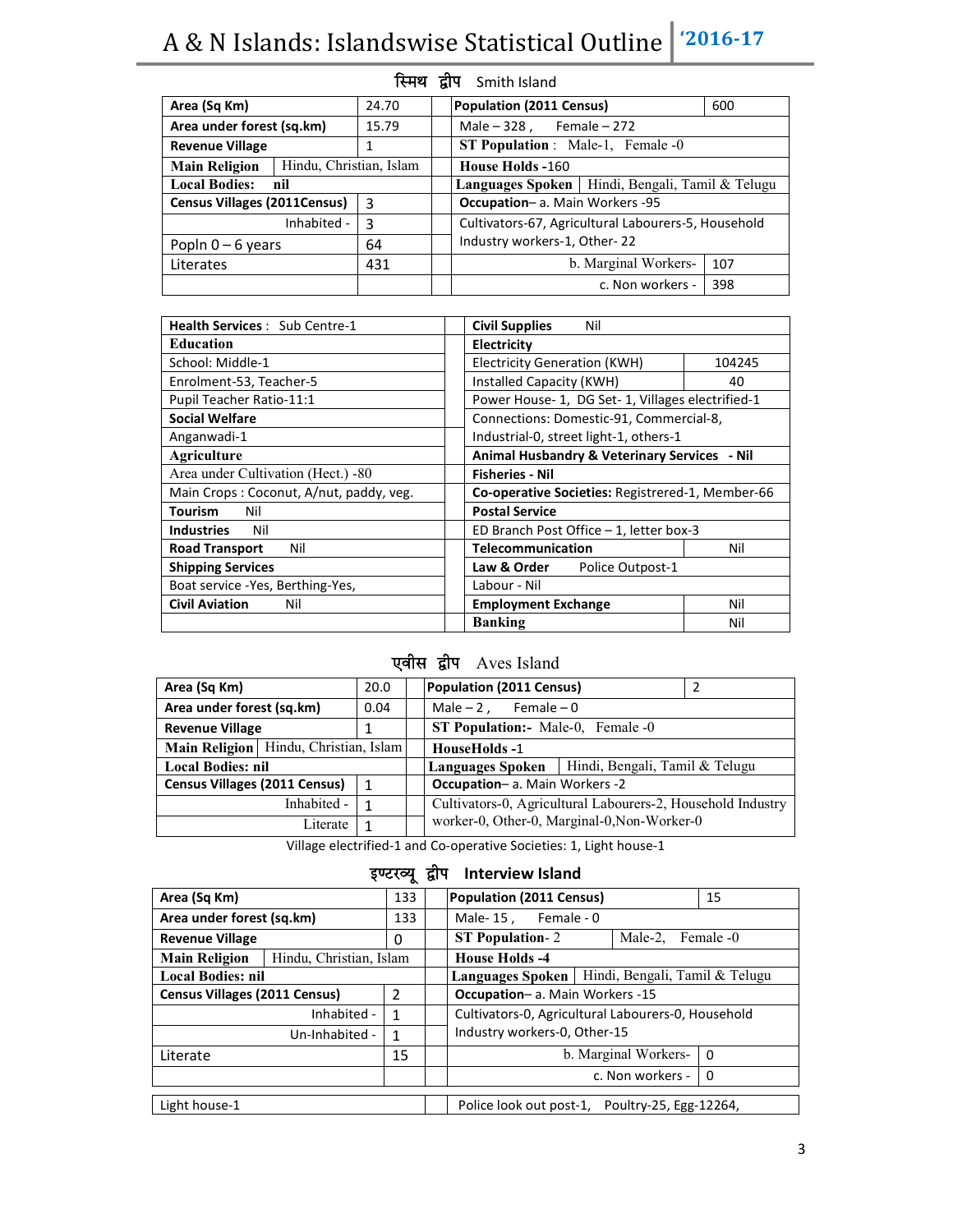| 1535.50<br>Area (Sq Km)               |  |                         |                                               | <b>Population (2011 Census)</b><br>55637 |                      |       |
|---------------------------------------|--|-------------------------|-----------------------------------------------|------------------------------------------|----------------------|-------|
| Area under forest (sq.km)<br>1348.37  |  |                         | Male-28768,                                   |                                          | Female - 26869       |       |
| <b>Revenue Village</b>                |  | 54                      | <b>ST Population-510</b>                      |                                          | Male-272 Female -238 |       |
| <b>Main Religion</b>                  |  | Hindu, Christian, Islam | House Holds -13823                            |                                          |                      |       |
| Local Bodies: Gram Panchayat-20,      |  |                         | Languages                                     | Hindi, Bengali, Tamil & Telugu,          |                      |       |
| Panchayat Samiti -2, Zilla Parishad-1 |  |                         | Malayalam<br><b>Spoken</b>                    |                                          |                      |       |
| <b>Census Villages (2011 Census)</b>  |  | 110                     | Occupation- a. Main Workers -16096            |                                          |                      |       |
| Inhabited -                           |  | 97                      | Cultivators-3082, Agricultural Labourers-479, |                                          |                      |       |
| Un-Inhabited -<br>13                  |  |                         | Household Industry workers-104, Other-12431   |                                          |                      |       |
| Population 0-6 years<br>6048          |  |                         |                                               |                                          | b. Marginal Workers- | 3555  |
| Literate                              |  | 42298                   |                                               |                                          | c. Non workers -     | 35986 |

## मध्य अण्डमान द्वीप Middle Andaman Island

| <b>Health Services</b>                                   | <b>Civil Supplies</b>                                     |        |
|----------------------------------------------------------|-----------------------------------------------------------|--------|
| CHC-1, PHC-2, Subcentre-14 Bed -128                      | Fair Price Shop                                           | 103    |
| <b>Education</b>                                         | Ration Card: APL- 16351, PHH-1549, AAY- 24                |        |
| School: PrePrimary-4, Primary-60, Middle-22,             | Godown with capacity (No./MT)                             | 6/1650 |
| Secondary-11, Senior Secondary-10                        | LPG-8637                                                  |        |
| Enrolment: PrePrimary-223, Primary-2128, Middle-         | Electricity                                               |        |
| 2836,-Secondary 2757 Senior Secondary-4525               | Electricity Generation (KWH) 26066924                     |        |
| Teacher:- PrePrimary-14, Primary-203, Middle-235,-       | Installed Capacity (KWH) 10079                            |        |
| Secondary 194, Senior Secondary-366                      | Power House-3, DG Set- 20, Villages electrified -73       |        |
| Library-3, Hostel: Boy-3, Girl-2                         | Connections: Domestic - 17024, Commercial-3341,           |        |
| Pupil Teacher Ratio 12:1                                 | Industrial-58, Street Light-110, Others-232               |        |
| <b>Social Welfare</b>                                    | <b>Animal Husbandry &amp; Veterinary Services</b>         |        |
| Anganwadi-127,<br>Assisted: Divyang-422,                 | Veterinary Clinic-21, Mobile Vet Clinic-3                 |        |
| Senior Citizen-2672, Destitute-180, Widow-1075           | Farms: Pig-1, goat-1, poultry-1                           |        |
| <b>Agriculture</b>                                       | Production: Milk (000'tons)-1701.62, Egg (lakh)-106.99    |        |
| Area under Cultivation (Hect.) - 7173.82                 | Poultry-170615, Livestock-29572                           |        |
| Agricultural Depot-16, Agricultural Farm-8, godown-2     | Pvt .poultry-65, pvt. piggery-89, pvt. milk dairy/coop-55 |        |
| Irrigation Source: pond-283, Ringwell-121,               | <b>Fisheries</b>                                          |        |
| pumpset-447, Check Dam-26                                | Fishermen -2745                                           |        |
| Distribution: Seedling-15662, Seed-5.7 MT Pesticide:     | Country Craft - 421, Motorized Boat-325                   |        |
| 649.17, Fertilizer-313.22 MT                             | Cold Storage/ Capacity (in ton/day) - 1/15                |        |
| Machine owned by Farmers: Pump Set-311, Power            | Fish landed(MT): Fresh water-98.51, Marine - 3930         |        |
| Tiller-169, Tractor-25                                   | Water Bodies- ponds-951, Fish Market-4                    |        |
| Main Crops: Paddy, Pulses, Oil seeds, Vegetables,        | Ice Plant-1, Capacity (in tons/Day)-10 per day            |        |
| Coconut, A/nut, Fruits, Spices                           | Co-operative Societies: Registered- 401                   |        |
| Tourism-                                                 | <b>Postal Service</b>                                     |        |
| GuestHouse-1, Hotel without Star catagory-6, Lodge-2     | Sub Post Office -4, ED Branch-13, letterBox-18            |        |
| Industries : MSME-Nil,                                   | Telecommunication                                         |        |
| Industrial Training Institute - 1, Industrial Estate - 1 | Land Line-1045, Broadband-589                             |        |
| <b>Road Transport:</b>                                   | Mass Media & Entertainment - Nil                          |        |
| Govt. Bus-49, Workshop-1, passenger-1429305,             | Law & Order                                               |        |
| Pvt. bus-4                                               | Police Station-4, Police Outpost-4, Fire Stattion-3       |        |
| b. Shipping Services:                                    | Banking: Commercial Bank-3, Cooperative Bank-6            |        |
| Boat service -Y, Berthing-Y, Passenger Boat Station-Y    | Labour                                                    |        |
| Trip made-425, passenger-25339, Cargo-75.85              | Commercial establishment-46, employment-75                |        |
| Minor port-1, jetties-8, lighted beacon-1,               | Restaurant-6, employment-10                               |        |
| port signal station-1                                    | Factories registered-3, employment-205, trade union-2     |        |
| c. Civil Aviation: Helipad-2                             | Employment Exchange -1                                    |        |
|                                                          | Printing press-2                                          |        |
|                                                          | Disaster Management-Relief godown-18, shelter-36          |        |
|                                                          |                                                           |        |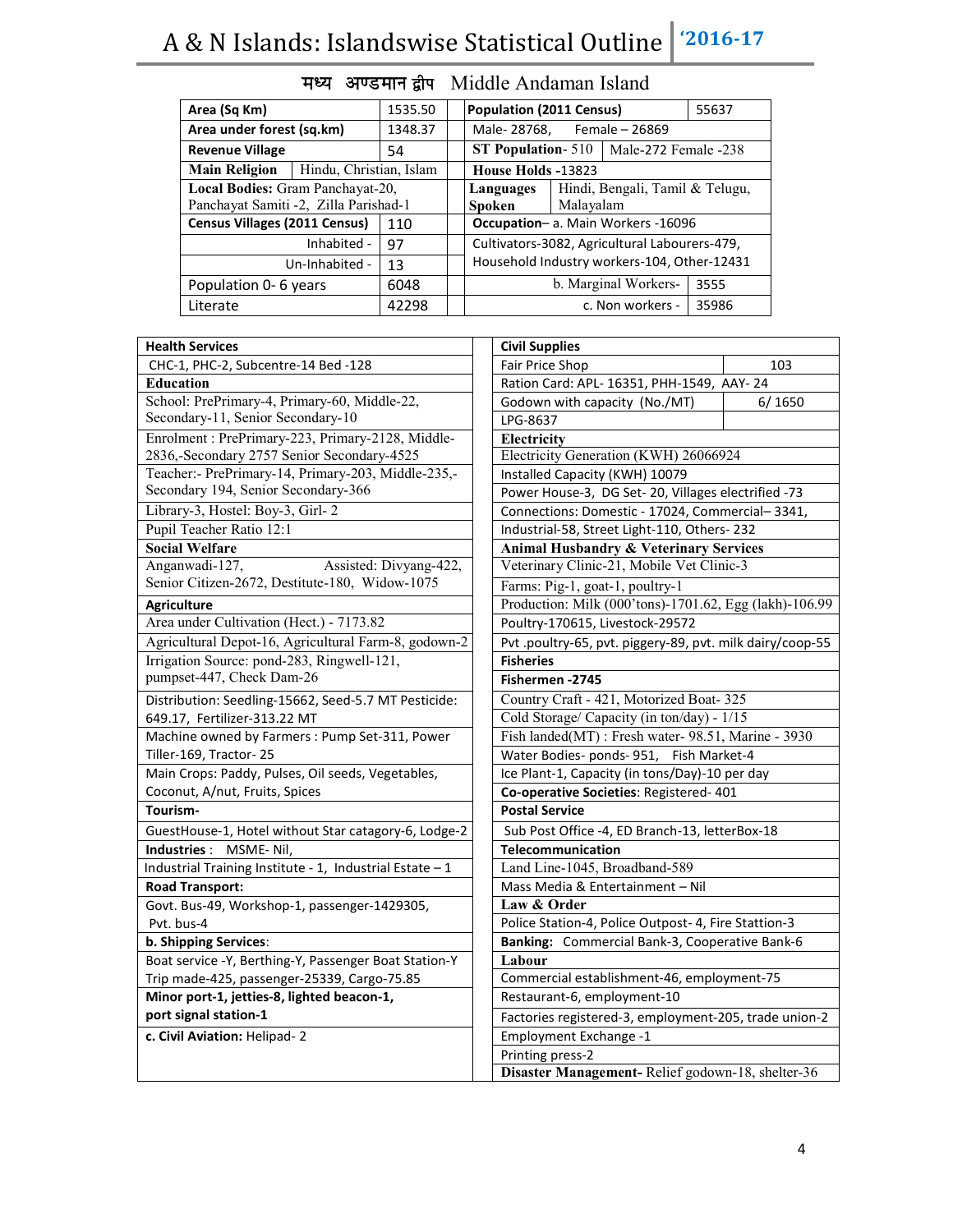| लॉग द्वीप Long Island                                                         |                |                                                              |  |  |  |  |  |
|-------------------------------------------------------------------------------|----------------|--------------------------------------------------------------|--|--|--|--|--|
| Area (Sq Km)                                                                  | 17.90          | Population (2011 Census)<br>1032                             |  |  |  |  |  |
| Area under forest (sq.km)                                                     | 13.88          | Male-529, Female - 503                                       |  |  |  |  |  |
| <b>Revenue Village</b>                                                        |                | <b>ST Population-36</b><br>Male-21, Female -15               |  |  |  |  |  |
| Main Religion   Hindu, Christian, Islam                                       |                | HouseHolds -325                                              |  |  |  |  |  |
| Local Bodies: Gram Panchayat-1                                                |                | Languages Spoken   Hindi, Bengali, Tamil & Telugu            |  |  |  |  |  |
| <b>Census Villages(2011Census)</b>                                            | $\overline{2}$ | Occupation- a. Main Workers -251                             |  |  |  |  |  |
| Inhabited -                                                                   | -2             | Cultivators-41, Agricultural Labourers-0, Household Industry |  |  |  |  |  |
| workers-1, Other-209, marginal-73, NonWorker-708<br>Popln $0 - 6$ years<br>91 |                |                                                              |  |  |  |  |  |

| <b>Health Services: PHC-1</b>                       | <b>Civil Supplies: nil</b>                        |
|-----------------------------------------------------|---------------------------------------------------|
| <b>Education</b>                                    | Electricity                                       |
| School: SrSecondary-1                               | Electricity Generation (KWH)- 530505              |
| Enrolment: Sesecondary-154, Teachers-20,            | Installed Capacity (KWH) - 892                    |
| Library-1, Pupil Teachers Ratio -8:1                | Power House-1, DG Set-11, Villages electrified-2  |
| Social Welfare Anganwadi-3                          | Connections: Domestic - 280, Commercial-69,       |
| Assistance: Senior Citizen-10, Destitute-2, Widow-2 | Industrial- 1, Street Light-2, Others-8           |
| <b>Agriculture</b>                                  | <b>Animal Husbandry &amp; Veterinary Services</b> |
| Area under Cultivation (Hect.) - 45                 | Poultry-2251, Livestock-676                       |
| <b>Agricultural Farm-2</b>                          | Production: Egg-453892, Milk-47704 kgs.           |
| Crops: Paddy, Vegetables, Coconut, Banana & A/nut   | <b>Fisheries</b><br>- Nil                         |
| Tourism<br>Hotels without Star category-1           | Co-operative Societies: Registrered-4             |
|                                                     | Postal Service: Sub Post Office-1, Letter box-2   |
| <b>Industries - Nil</b>                             | <b>Telecommunication--- Nil</b>                   |
| <b>Road Transport-Nil</b>                           | Law & Order: Police Outpost-1                     |
| <b>Shipping Services</b>                            | Labour                                            |
| Boat service-Y, Berthing-Y, Boat Station-Y          | Commercial establishment-11, employment-8         |
| <b>Civil Aviation - Nil</b>                         | Restaurant-2, employment-12,                      |
| Jetties-1                                           | <b>Banking-Cooperative bank branch-1</b>          |
|                                                     | Disaster Management: Relief godown-1, shelter-1   |

|  |  |  | नार्थ पैसेज द्वीप North Passage Island |  |
|--|--|--|----------------------------------------|--|
|--|--|--|----------------------------------------|--|

| Area (Sq Km)                          | 21.96                    | Population (2011 Census)                                                                                                                                                                                                                                                                                    |  |  |  |  |
|---------------------------------------|--------------------------|-------------------------------------------------------------------------------------------------------------------------------------------------------------------------------------------------------------------------------------------------------------------------------------------------------------|--|--|--|--|
| Area under forest (sq.km)             | 21.96                    | Male-3, Female-0                                                                                                                                                                                                                                                                                            |  |  |  |  |
| <b>Revenue Village</b>                |                          | <b>ST Population-0</b><br>Male-0, Female -0                                                                                                                                                                                                                                                                 |  |  |  |  |
| Main Religion Hindu, Christian, Islam |                          | <b>House Holds -2</b>                                                                                                                                                                                                                                                                                       |  |  |  |  |
| <b>Local Bodies: nil</b>              |                          | Languages Spoken   Hindi, Bengali, Tamil & Telugu                                                                                                                                                                                                                                                           |  |  |  |  |
| <b>Census Villages (2011Census)</b>   | $\overline{\phantom{a}}$ | <b>Occupation-a. Main Workers -3</b>                                                                                                                                                                                                                                                                        |  |  |  |  |
| Inhabited -                           |                          | Cultivators-0, Agricultural Labourers-3, Household                                                                                                                                                                                                                                                          |  |  |  |  |
| Un-Inhabited -                        |                          | Industry workers-0, Other-0, Mariginal-0, NonWorker-0                                                                                                                                                                                                                                                       |  |  |  |  |
| $x + 11$                              |                          | $\mathbf{1}$ , $\mathbf{1}$ , $\mathbf{1}$ , $\mathbf{1}$ , $\mathbf{1}$ , $\mathbf{1}$ , $\mathbf{1}$ , $\mathbf{1}$ , $\mathbf{1}$ , $\mathbf{1}$ , $\mathbf{1}$ , $\mathbf{1}$ , $\mathbf{1}$ , $\mathbf{1}$ , $\mathbf{1}$ , $\mathbf{1}$ , $\mathbf{1}$ , $\mathbf{1}$ , $\mathbf{1}$ , $\mathbf{1}$ , |  |  |  |  |

Village electrified-1, Village with piped water-1, Area under cultivation-18, Crop-Coconut

#### ेट *}hi* Strait Island

| Area (Sq Km)                                                     | 6.01        | <b>Population (2011 Census)</b>                                                                | 39                  |  |  |  |
|------------------------------------------------------------------|-------------|------------------------------------------------------------------------------------------------|---------------------|--|--|--|
| Area under forest (sq.km)                                        | 6.01        | Male-26, Female-13                                                                             |                     |  |  |  |
| <b>Revenue Village</b>                                           | 0           | <b>ST Population-25</b>                                                                        | Male-13, Female -12 |  |  |  |
| Main Religion Hindu, Christian, Islam                            |             | <b>House Holds -14</b>                                                                         |                     |  |  |  |
| <b>Local Bodies: nil</b>                                         |             | Hindi, Bengali, Tamil & Telugu<br>Languages Spoken                                             |                     |  |  |  |
| Census Villages (2011Census) 1                                   |             | <b>Occupation-</b> a. Main Workers -28                                                         |                     |  |  |  |
| Inhabited -                                                      | 1           | Cultivators-0, Agricultural Labourers-0, Household                                             |                     |  |  |  |
|                                                                  |             | Industry workers-0, Other-28, Marginal-0, nonworker-11                                         |                     |  |  |  |
| Health: Sub Centre-1,<br>Education:School-Middle-1, Enrolment-2, | Anganwadi-1 | Electricity Generation-34976 KWH, Installed Capacity-15<br>KWH, DGSet-1 village Electrified -1 |                     |  |  |  |
| Teacher-2                                                        |             | Police look out post-1, (Poultry Population)-11                                                |                     |  |  |  |
| Light house-1, Jetties-1, Boat service-Y                         |             |                                                                                                |                     |  |  |  |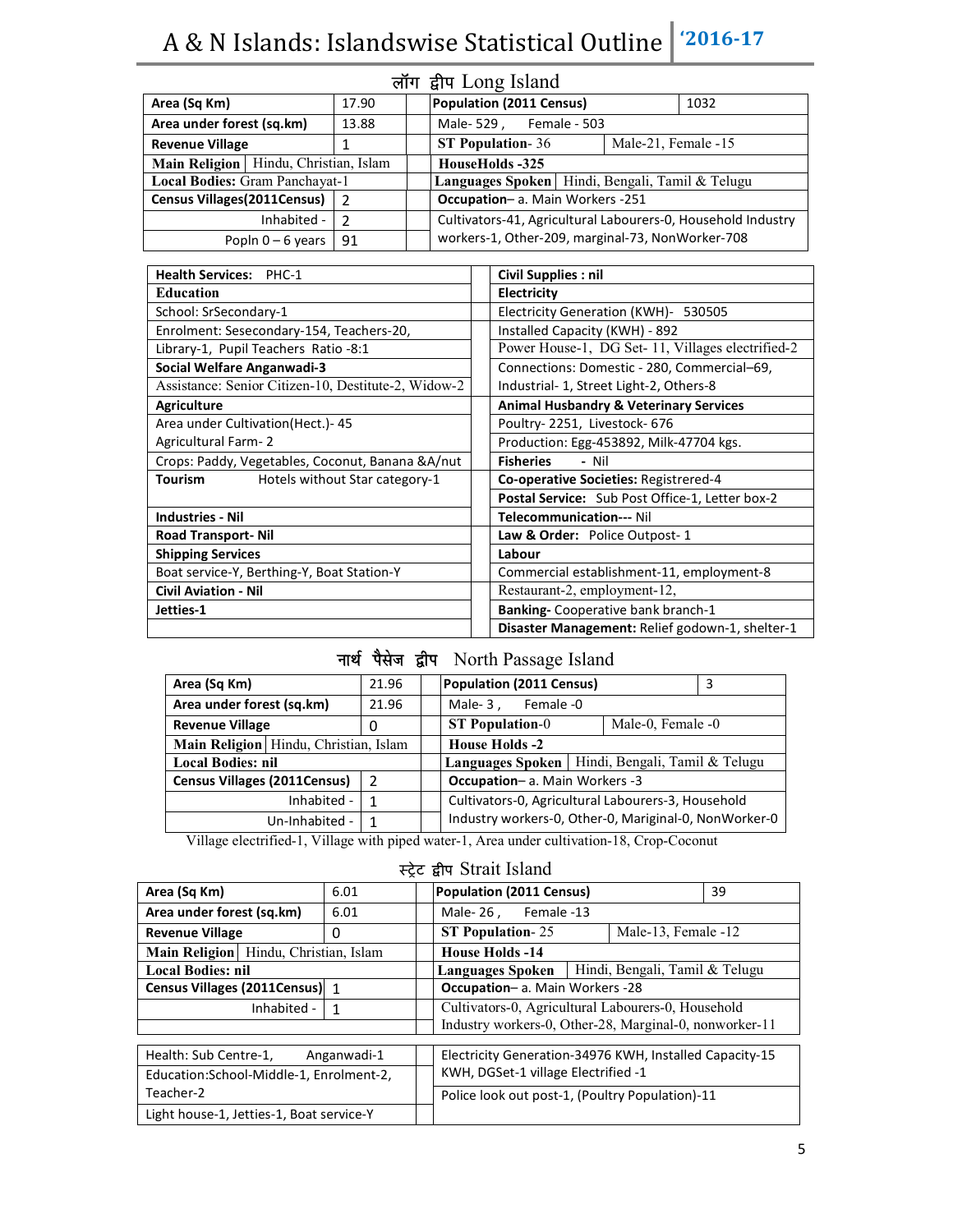|                                      | बाराटांग द्वीप                        | Baratang Island |  |                                              |                                         |                                    |      |
|--------------------------------------|---------------------------------------|-----------------|--|----------------------------------------------|-----------------------------------------|------------------------------------|------|
| Area (Sq Km)<br>297.60               |                                       |                 |  |                                              | <b>Population (2011 Census)</b><br>5686 |                                    |      |
| Area under forest (sq.km)            |                                       | 283.20          |  | Male-2919, Female-2767                       |                                         |                                    |      |
| <b>Revenue Village</b>               |                                       | 12              |  | <b>ST Population-60</b>                      |                                         | Male-33, Female -27                |      |
| <b>Main Religion</b>                 | Hindu, Christian, Islam               |                 |  | <b>House Holds -1328</b>                     |                                         |                                    |      |
| Local Bodies: Gram Panchayat-2,      |                                       |                 |  | Hindi, Bengali, Tamil & Telugu,<br>Languages |                                         |                                    |      |
|                                      | Panchayat Samiti -0, Zilla Parishad-0 |                 |  | Malayalam<br>Spoken                          |                                         |                                    |      |
| <b>Census Villages (2011 Census)</b> |                                       | 26              |  |                                              |                                         | Occupation- a. Main Workers - 1633 |      |
|                                      | Inhabited -                           | 23              |  | Cultivators-476, Agricultural Labourers-56,  |                                         |                                    |      |
| Un-Inhabited -<br>3                  |                                       |                 |  | Household Industry workers-23, Other-1078    |                                         |                                    |      |
| 510<br>Popln 0-6 years               |                                       |                 |  |                                              |                                         | b. Marginal Workers-               | 539  |
| 4287<br>Literate                     |                                       |                 |  |                                              |                                         | c. Non workers -                   | 3514 |

| <b>Health Services</b>                                   | <b>Civil Supplies</b>                             |        |  |  |
|----------------------------------------------------------|---------------------------------------------------|--------|--|--|
| PHC-1, Sub Centre-4,                                     | Fair Price Shop<br>13                             |        |  |  |
| <b>Education</b>                                         | Godown with capacity (No./MT)- 5/1050             |        |  |  |
| School: Primary-7, Middle-2, Secondary-1, Sr.Secondary-1 | Electricity                                       |        |  |  |
| Enrolment:                                               | <b>Electricity Generation (KWH)</b>               | 493034 |  |  |
| Primary-76, Middle-181, Secondary-159, Sr.Secondary-514  | Installed Capacity (KWH) -                        | 512    |  |  |
| Teacher:-                                                | Power House-1, DG Set-2, Villages electrified-19  |        |  |  |
| Primary-14, Middle-22, Secondary-16, Sr. Secondary-44    | <b>Animal Husbandry &amp; Veterinary Services</b> |        |  |  |
| [Hostel: Girl-1],<br>Pupil Teacher Ratio 10:1            | Production:                                       |        |  |  |
| <b>Social Welfare</b>                                    | Milk (000'tons)-310.559, Egg (in lakhs)-10.65     |        |  |  |
| Anganwadi-19                                             | Poultry-24124, Livestock-5575                     |        |  |  |
| Assisted: Divyang -44, Senior Citizen -87, Destitute-5,  | <b>Fisheries</b>                                  |        |  |  |
| Widow-68                                                 | Fish Market-1                                     |        |  |  |
| <b>Agriculture</b>                                       | Co-operative Societies: Registered $-12$          |        |  |  |
| Area under Cultivation (Hect.)-575                       | <b>Postal Service</b>                             |        |  |  |
| Agricultural Depot-2., Agriculture Farm-1                | Sub Post Office-1, ED Branch -2, Letter Box-4     |        |  |  |
| Machines owned by Farmers: Pump Set-10, Power Tiller-5   | <b>Telecommunication</b>                          |        |  |  |
| Crops: Paddy, Vegetables, Coconut, Banana, A/nut & Fruit | Land Line-106, Broadband-36                       |        |  |  |
| Tourism: Hotels without Star catagory-5                  | Law & Order                                       |        |  |  |
| Industries nil                                           | Police Station-1, Fire Station-1                  |        |  |  |
| <b>Road Transport:</b>                                   | <b>Banking</b>                                    |        |  |  |
| Bus on road -18, Workshop-1, passenger-514407            | Branch: Commercial Bank-2, Cooperative Bank-1     |        |  |  |
| b. Shipping Services: harbor ferry Jetty-1               | Labour                                            |        |  |  |
| Boat service-Y, Berthing-Y, Passenger Boat Station-Yes,  | Commercial establishment-26, employment-42        |        |  |  |
| c. Civil Aviation: Nil                                   | Restaurant-3, employment-12                       |        |  |  |
| $1: -1 + 1 -  - 4$                                       | Disaster Menagement: Deliaf godinan 3, chalter    |        |  |  |

| <b>Health Services</b>                                   | <b>Civil Supplies</b>                             |        |  |
|----------------------------------------------------------|---------------------------------------------------|--------|--|
| PHC-1, Sub Centre-4,                                     | Fair Price Shop                                   | 13     |  |
| <b>Education</b>                                         | Godown with capacity (No./MT)- 5/1050             |        |  |
| School: Primary-7, Middle-2, Secondary-1, Sr.Secondary-1 | Electricity                                       |        |  |
| Enrolment:                                               | <b>Electricity Generation (KWH)</b>               | 493034 |  |
| Primary-76, Middle-181, Secondary-159, Sr.Secondary-514  | Installed Capacity (KWH) -                        | 512    |  |
| Teacher:-                                                | Power House-1, DG Set-2, Villages electrified-19  |        |  |
| Primary-14, Middle-22, Secondary-16, Sr. Secondary -44   | <b>Animal Husbandry &amp; Veterinary Services</b> |        |  |
| [Hostel: Girl-1],<br>Pupil Teacher Ratio 10:1            | Production:                                       |        |  |
| <b>Social Welfare</b>                                    | Milk (000'tons)-310.559, Egg (in lakhs)-10.65     |        |  |
| Anganwadi-19                                             | Poultry-24124, Livestock-5575                     |        |  |
| Assisted: Divyang -44, Senior Citizen -87, Destitute-5,  | <b>Fisheries</b>                                  |        |  |
| Widow-68                                                 | Fish Market-1                                     |        |  |
| <b>Agriculture</b>                                       | Co-operative Societies: Registered - 12           |        |  |
| Area under Cultivation (Hect.)-575                       | <b>Postal Service</b>                             |        |  |
| Agricultural Depot-2., Agriculture Farm-1                | Sub Post Office-1, ED Branch -2, Letter Box-4     |        |  |
| Machines owned by Farmers: Pump Set-10, Power Tiller-5   | <b>Telecommunication</b>                          |        |  |
| Crops: Paddy, Vegetables, Coconut, Banana, A/nut & Fruit | Land Line-106, Broadband-36                       |        |  |
| Tourism: Hotels without Star catagory-5                  | Law & Order                                       |        |  |
| <b>Industries nil</b>                                    | Police Station-1, Fire Station-1                  |        |  |
| Road Transport:                                          | <b>Banking</b>                                    |        |  |
| Bus on road -18, Workshop-1, passenger-514407            | Branch: Commercial Bank-2, Cooperative Bank-1     |        |  |
| b. Shipping Services: harbor ferry Jetty-1               | Labour                                            |        |  |
| Boat service-Y, Berthing-Y, Passenger Boat Station-Yes,  | Commercial establishment-26, employment-42        |        |  |
| c. Civil Aviation: Nil                                   | Restaurant-3, employment-12                       |        |  |
| Light house-1                                            | Disaster Management: Relief godwon-3, shelter-2   |        |  |
|                                                          |                                                   |        |  |

## फ्लैट बे द्वीप Flat Bay Island

| Area (Sq Km)                                                             | 9.36                                                      |  |                          | Population (2011 Census)                                    | 5                |  |
|--------------------------------------------------------------------------|-----------------------------------------------------------|--|--------------------------|-------------------------------------------------------------|------------------|--|
| Area under forest (sq.km)<br>9.36                                        |                                                           |  | Male $-5$ ,<br>Female -0 |                                                             |                  |  |
| <b>Revenue Village</b>                                                   |                                                           |  |                          | <b>ST</b> Population-                                       | Male-5, Female-0 |  |
| Hindu, Christian, Islam<br><b>Main Religion</b><br><b>House Holds -2</b> |                                                           |  |                          |                                                             |                  |  |
| <b>Local Bodies: nil</b>                                                 | Hindi, Bengali, Tamil & Telugu<br><b>Languages Spoken</b> |  |                          |                                                             |                  |  |
| <b>Census Villages (2011 Census)</b>                                     |                                                           |  |                          | <b>Occupation-</b> a. Main Workers -5                       |                  |  |
| Inhabited -                                                              |                                                           |  |                          | Cultivators-5, Agricultural Labourers-0, Household Industry |                  |  |
| Un-Inhabited -                                                           |                                                           |  |                          | workers-0, Other-0, Marginal-0, NonWorker-0                 |                  |  |
|                                                                          |                                                           |  |                          | Poultry-72, Livestock-25, Production: Egg-3270, milk-847    |                  |  |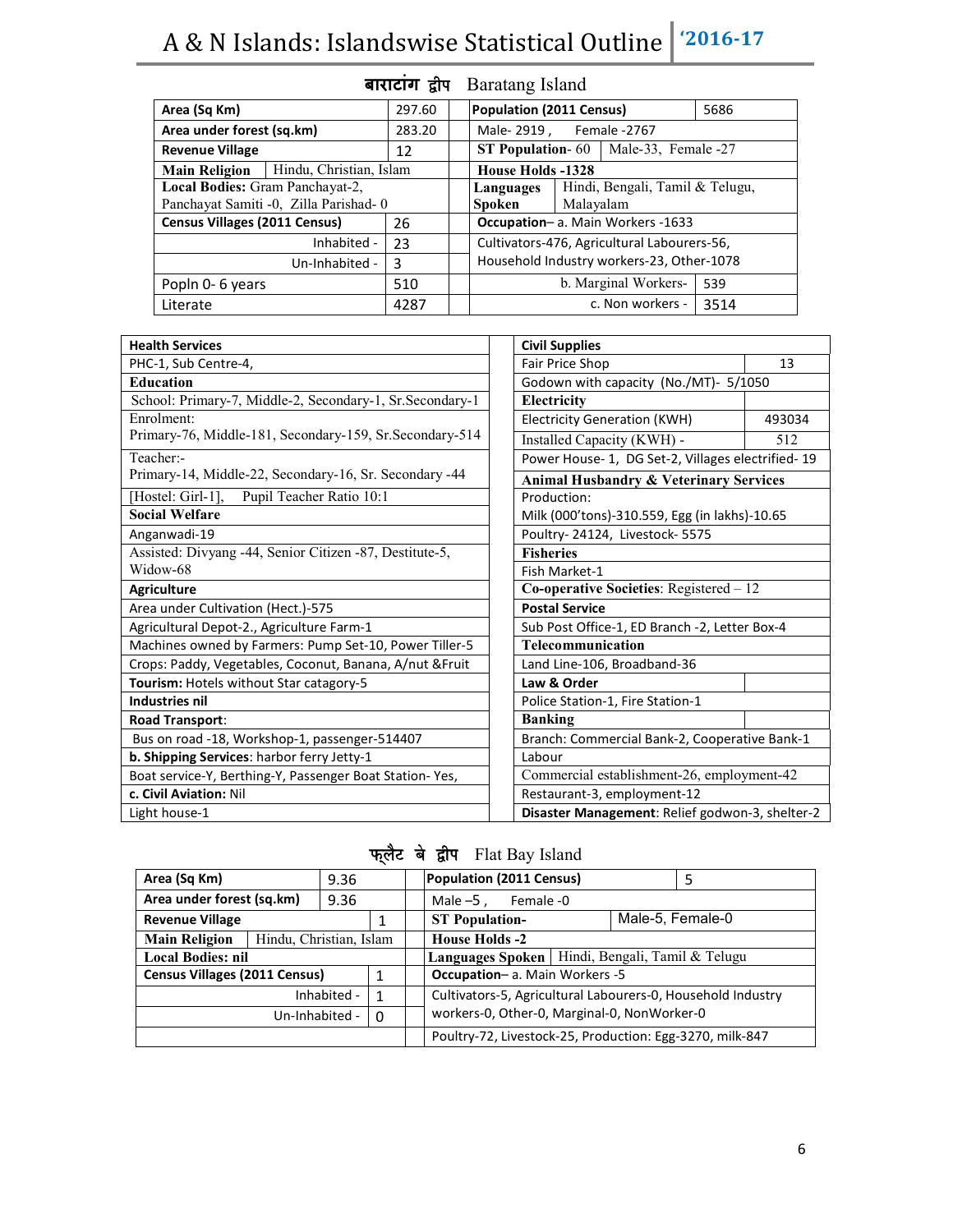| Area (Sq Km)                                    | 113.93 |                                                   | <b>Population (2011 Census)</b>                       |                      | 6315      |  |  |  |
|-------------------------------------------------|--------|---------------------------------------------------|-------------------------------------------------------|----------------------|-----------|--|--|--|
| Area under forest (sq.km)<br>95.60              |        |                                                   | Male-3495, Female -2820                               |                      |           |  |  |  |
| <b>Revenue Village</b>                          | 5      |                                                   | <b>ST Population-21</b>                               | Male $-13$           | Female -8 |  |  |  |
| Hindu, Christian, Islam<br><b>Main Religion</b> |        | House Holds $-1641$                               |                                                       |                      |           |  |  |  |
| Local Bodies: Gram Panchayat-2,                 |        | Languages Spoken   Hindi, Bengali, Tamil & Telugu |                                                       |                      |           |  |  |  |
| <b>Census Villages (2011 Census)</b><br>5       |        |                                                   | Occupation- a. Main Workers -2324                     |                      |           |  |  |  |
| Inhabited<br>5                                  |        |                                                   | Cultivators-643, Agricultural Labourers-66, Household |                      |           |  |  |  |
|                                                 |        |                                                   | Industry workers-8, Other-1607                        |                      |           |  |  |  |
| Population $0 - 6$ years                        | 678    |                                                   |                                                       | b. Marginal Workers- | 348       |  |  |  |
| Literates                                       | 4894   |                                                   |                                                       | c. Non workers -     | 3643      |  |  |  |
|                                                 |        |                                                   |                                                       |                      |           |  |  |  |

## **हैवल***k W***क**}hi **Havelock Island**

| Health Services: PHC-1, Sub Centre-2                   | <b>Civil Supplies</b>                              |                                              |  |  |  |
|--------------------------------------------------------|----------------------------------------------------|----------------------------------------------|--|--|--|
| <b>Education</b>                                       | Godown with capacity (No./MT)                      | 1/200                                        |  |  |  |
| School:-Primary-2, Middle-2, SrSecondary-1             | Electricity                                        |                                              |  |  |  |
| Enrolment:-                                            | <b>Electricity Generation (KWH)</b>                | 7892028                                      |  |  |  |
| Primary-111, Middle-180, Sr Secondary - 965            | Installed Capacity (KWH)                           | 1730                                         |  |  |  |
| Teachers:-Primary-6, Middle-18, Sr Secondary -51       | Power House-1, DG Set-7, Village electrified-6     |                                              |  |  |  |
| Pupil Teacher Ratio 18:1<br>Library $-1$ ,             | Connections: Domestic-1467, Commercial-418,        |                                              |  |  |  |
| <b>Social Welfare</b>                                  | Industrial- 9, Street Light-9, Others-27           |                                              |  |  |  |
| Anganwadi-13                                           | <b>Animal Husbandry &amp; Veterinary Services</b>  |                                              |  |  |  |
| Assisted: Divyang-47, Senior Citizen-253,              | Veterinary Clinic-2, Mobile Vet Clinic-1           |                                              |  |  |  |
| Destitue-15, Widow-124                                 | Pvt poultry-11, pvt. milk dairy/coop-10            |                                              |  |  |  |
| <b>Agriculture</b>                                     | Production: Milk (000'tons) -154.946, Egg (lakhs)- |                                              |  |  |  |
| Area under Cultivation (Hect.)- 945                    | Egg-103.44, Poultry-15682, Livestock-1607          |                                              |  |  |  |
| Agricultural Depot-2, Agriculture Farm-1, Check Dam-6  | <b>Fisheries</b>                                   |                                              |  |  |  |
| Machines owned by Farmer: Pump Set-30,                 | Fishermen-557                                      |                                              |  |  |  |
| Power Tiller-10, Tractor-5                             | Country Craft boat - 30, Motorized Boat-65         |                                              |  |  |  |
| Main Crops: Paddy, Pulses, Oil Seeds, Vegetables,      |                                                    | Fish Landed (MT): Fresh Water-15, Marine-201 |  |  |  |
| Coconut, Banana, A/nut & Fruits                        | Water Bodies pond-105, Fish Market-1               |                                              |  |  |  |
| <b>Tourism</b>                                         | Co-operative Societies: Registered - 22            |                                              |  |  |  |
| Guest House-1, Hotel without Star-45, Lodge-2          | <b>Postal Service</b>                              |                                              |  |  |  |
| Industries - nil                                       | Sub Post Office-1, ED Branch-2, letter box-4       |                                              |  |  |  |
| Road Transport: Bus on road-8, passenger-407020        | Telecommunication                                  |                                              |  |  |  |
| <b>b. Shipping Services</b>                            | Land Line-177, Broadband-125                       |                                              |  |  |  |
| Boat service -Y, Berthing-Y, Passenger Boat Station-N, | Law & Order                                        |                                              |  |  |  |
| Trip made from P/B-Y(2242), passenger-231267           | Police Station-1, Police Outpost-1                 |                                              |  |  |  |
| Civil Aviation: Helipad-1                              | Labour                                             |                                              |  |  |  |
| Minor port-1, jetties-1, lighted beacon-5,             | Commercial establishment-20, employment-40         |                                              |  |  |  |
| port signal station-1.                                 | Restaurant-6, employment-27                        |                                              |  |  |  |
|                                                        | <b>Banking</b>                                     |                                              |  |  |  |
|                                                        | Branch: Commercial Bank-1, Cooperative Bank-1      |                                              |  |  |  |
|                                                        | Disaster Management: relief godown-2, shelter-3    |                                              |  |  |  |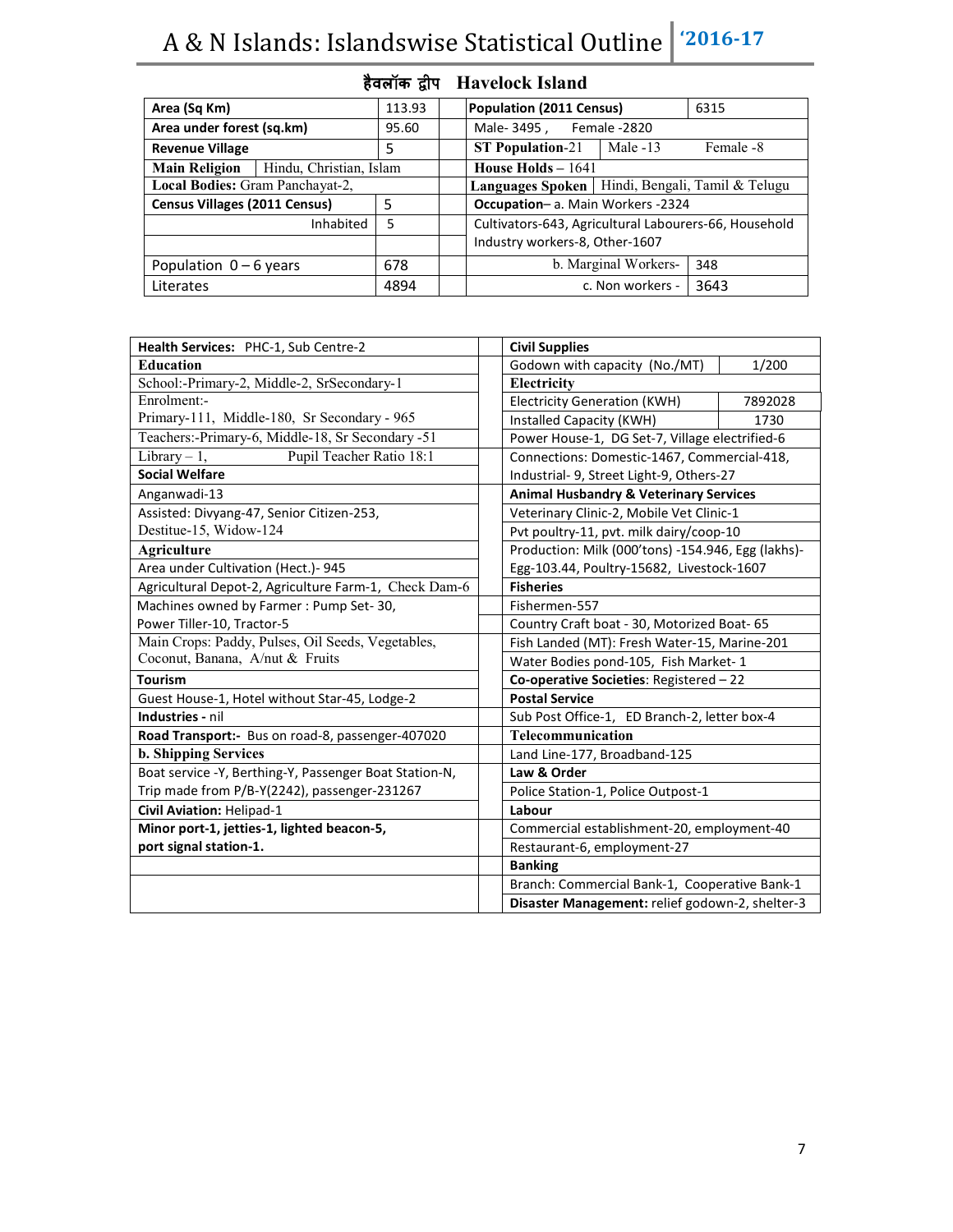# **नील** *}hi* **Neil Island**

| Area (Sq Km)                                    |  |                               | 18.90                                             | <b>Population (2011 Census)</b>               |                  | 3040 |
|-------------------------------------------------|--|-------------------------------|---------------------------------------------------|-----------------------------------------------|------------------|------|
| Area under forest (sq.km)                       |  |                               | 6.47                                              | Male-1625, Female-1415                        |                  |      |
| <b>Revenue Village</b>                          |  |                               | 5                                                 | Male -3, Female -0<br><b>ST Population-3.</b> |                  |      |
| Hindu, Christian, Islam<br><b>Main Religion</b> |  |                               |                                                   | $HouseHolds - 735$                            |                  |      |
| Local Bodies: Gram Panchayat-1,                 |  |                               | Languages Spoken   Hindi, Bengali, Tamil & Telugu |                                               |                  |      |
| <b>Census Villages (2011 Census)</b><br>5       |  |                               |                                                   | Occupation- a. Main Workers -1004             |                  |      |
|                                                 |  | Inhabited -5   Un-Inhabited-0 |                                                   | Cultivators-380, Agricultural Labourers-268,  |                  |      |
| Population $(0 - 6$ years)                      |  |                               | 359                                               | Household Industry workers-4, Other-352       |                  |      |
| Literates                                       |  | 2311                          | b. Marginal Workers-<br>512                       |                                               |                  |      |
|                                                 |  |                               |                                                   |                                               | c. Non workers - | 1524 |

| Health Services: PHC-1, SubCentre-1                                      |                                         | <b>Civil Supplies</b>                                |         |  |  |  |  |
|--------------------------------------------------------------------------|-----------------------------------------|------------------------------------------------------|---------|--|--|--|--|
| <b>Education</b>                                                         |                                         | Godown with capacity (No./MT)                        | 1/100   |  |  |  |  |
| School:- Primary-1, Middle-1, SrSecondary-1                              |                                         | Electricity                                          |         |  |  |  |  |
| Enrolment:Primary-42, Middle-112, SrSecondary-493                        |                                         | <b>Electricity Generation (KWH)</b>                  | 2783629 |  |  |  |  |
| Teachers:-Primary-3, Middle-7, Sr.Secondary-42                           |                                         | Installed Capacity (KWH)                             | 634     |  |  |  |  |
| Library-1,<br>Pupil Teacher Ratio 12:1                                   |                                         | Power House-1, DG Set-6, Villages electrified - 5    |         |  |  |  |  |
| <b>Social Welfare</b>                                                    |                                         | Connections: Domestic-748, Commercial-164,           |         |  |  |  |  |
| Anganwadi-10                                                             |                                         | Industrial-12, Street Light-1, Others-75             |         |  |  |  |  |
| Assisted: Divyang-19, Senior Citizen-228,                                |                                         | <b>Animal Husbandry &amp; Veterinary Services</b>    |         |  |  |  |  |
| Destitute-6, Widow- 69                                                   |                                         | Veterinary Clinic-1, mobile vet clinic-1             |         |  |  |  |  |
| Social Welfare - Nil                                                     |                                         | Production: Milk (000'tons) -336986, Egg-12.09 lakh, |         |  |  |  |  |
| <b>Agriculture</b>                                                       |                                         | Poultry- 9647, Livestock- 1615                       |         |  |  |  |  |
| Area under Cultivation (Hect.) - 315                                     |                                         | Fisheries                                            |         |  |  |  |  |
| Agricultural Depot-1, Agriculture Farm -1                                |                                         | fishermen-285                                        |         |  |  |  |  |
| Irrigation Source: Pump Set-251<br>Boat: Country Craft- 4, Motorized- 13 |                                         |                                                      |         |  |  |  |  |
| Distribution: Seedling-9495, Fertilizers-5 MT                            | Fish Landed (MT): Marine-132.27         |                                                      |         |  |  |  |  |
| Machine owned by Farmer: Pump Set-251, Power                             | Water Bodies pond-70,<br>Fish Market-1  |                                                      |         |  |  |  |  |
| Tiller-19, Tractor-7                                                     | Co-operative Societies: Registered $-7$ |                                                      |         |  |  |  |  |
| Main Crops: Paddy, Pulses, Oil Seeds, Vegetables,                        |                                         | <b>Postal Service</b>                                |         |  |  |  |  |
| Coconut, A/nut & Fruits,                                                 |                                         | ED Branch Post Office-2, letterbox-4                 |         |  |  |  |  |
| <b>Tourism</b>                                                           |                                         | <b>Telecommunication</b>                             |         |  |  |  |  |
| Guest House-1, Hotel without Star-31, Lodge-3                            |                                         | Land line-51, Broad Band-30                          |         |  |  |  |  |
| <b>Industries:-</b> nil                                                  |                                         | Law & Order: Police Station -1                       |         |  |  |  |  |
| a. Road Transport:                                                       |                                         | <b>Banking</b>                                       |         |  |  |  |  |
| Bus on road-3, passenger-171407                                          |                                         | Branch: Cooperative Bank-1                           |         |  |  |  |  |
| b. Shipping Services:                                                    |                                         | Labour                                               |         |  |  |  |  |
| Boat service-Y, Berthing-Y, Passenger Boat Station-Y,                    |                                         | Employment Exchange-0                                |         |  |  |  |  |
| Trip made -781, Passengers-53487, Cargo-558.53                           |                                         | Commercial establishment-7, employment-20            |         |  |  |  |  |
| Bus on road-3, passenger-171407                                          | Restaurant-5, employment-63             |                                                      |         |  |  |  |  |
| c. Civil Aviation: Halipad-1                                             |                                         | Disaster Management: relief godown-1, shelter-2      |         |  |  |  |  |
| Minor port-1, jetties-1, lighted beacon-1                                |                                         |                                                      |         |  |  |  |  |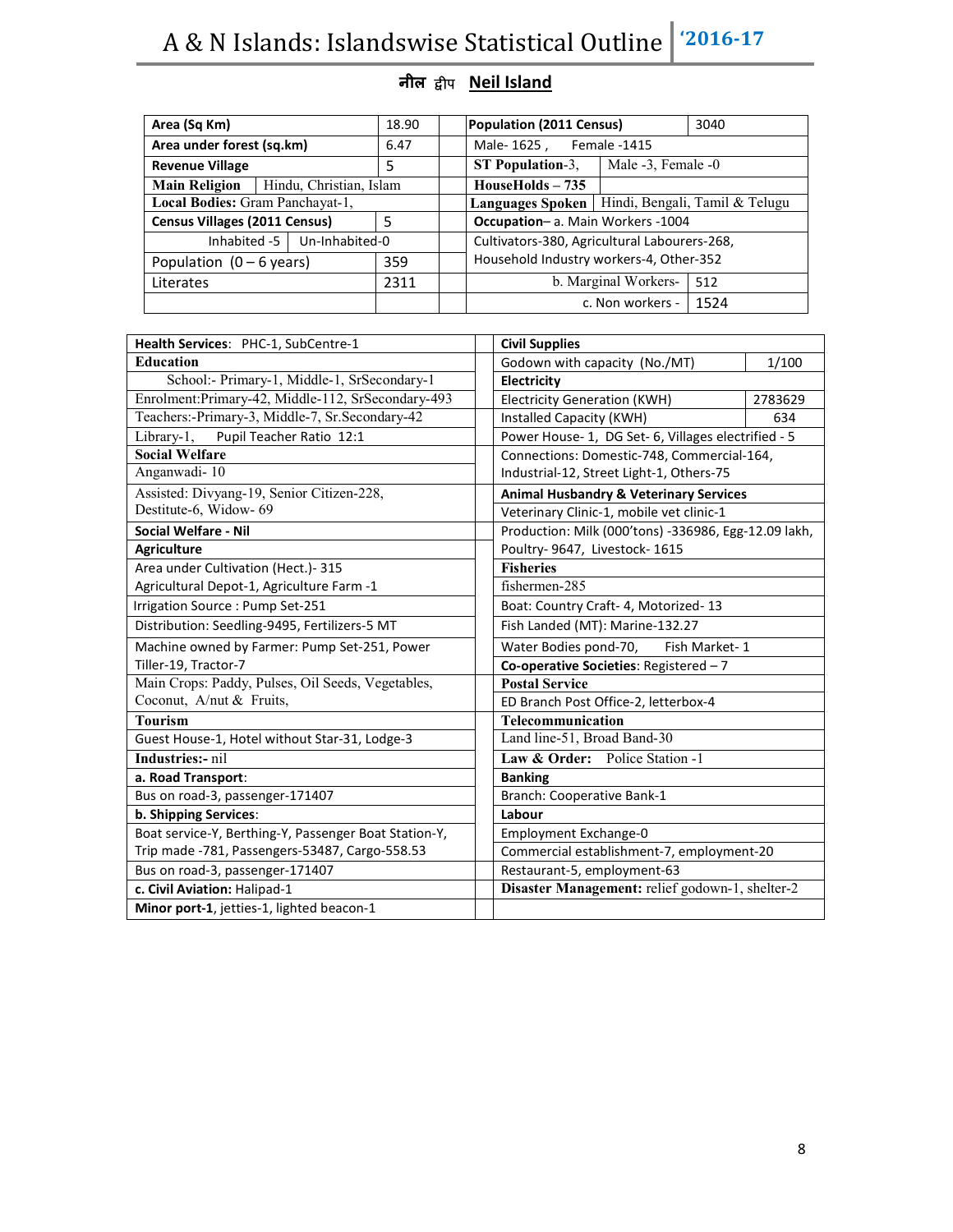| अण्डमान द्वीप<br><b>South Andaman Island</b><br>दक्षिण |         |                                                          |  |  |  |  |  |
|--------------------------------------------------------|---------|----------------------------------------------------------|--|--|--|--|--|
| Area (Sq Km)                                           | 1348.20 | <b>Population (2011 Census)</b><br>209597                |  |  |  |  |  |
| Area under forest (sq.km)                              | 1113.76 | Male- 111975, Female -97622                              |  |  |  |  |  |
| <b>Revenue Village</b>                                 | 63      | ST Population-2553<br>Male -1287<br>Female-1266          |  |  |  |  |  |
| Hindu, Christian, Islam<br><b>Main Religion</b>        |         | House Holds - 51464                                      |  |  |  |  |  |
| Local Bodies: Gram Panchayat-22,                       |         | Hindi, Bengali, Tamil & Telugu, Malayalam<br>Languages   |  |  |  |  |  |
| Panchayat Samiti -2, Zilla Parishad-1                  |         | <b>Spoken</b>                                            |  |  |  |  |  |
| Census Villages (2011 Census)                          | 90      | Occupation- a. Main Workers -75880                       |  |  |  |  |  |
| Inhabited -                                            | 75      | Cultivators-3054, Agricultural Labourers-1224, Household |  |  |  |  |  |
| Un-Inhabited -                                         | 15      | Industry workers-624, Other-70978                        |  |  |  |  |  |
| Popln 0-6 years                                        | 21498   | b. Marginal Workers-<br>9246                             |  |  |  |  |  |
| Literate                                               | 168923  | 124471<br>c. Non workers -                               |  |  |  |  |  |

| <b>Health Services</b>                                        | <b>Civil Supplies</b>                                 |           |  |  |  |
|---------------------------------------------------------------|-------------------------------------------------------|-----------|--|--|--|
| Hospital-2(Ayush-1), CHC-1, PHC-6, UHC-5, SubCentre-26        | Fair Price Shop<br>274                                |           |  |  |  |
| <b>Education</b>                                              | Ration Card: APL- 56287, BPL-4080, AAY- 821           |           |  |  |  |
| School:- PrePrimary-40, Primary-68, Middle-30,                | Godown with capacity (No./MT)<br>9/7160               |           |  |  |  |
| SecSchool-17, SrSecSchool-32                                  | LPG -58238 connections                                |           |  |  |  |
| Enrolment:- PrePrimary-3143, Primary-5228, Middle -           | Electricity                                           |           |  |  |  |
| 6510, SecSchool-5580, Sr. Sec. School -27647                  | <b>Electricity Generation (KWH)</b>                   | 223795099 |  |  |  |
| Teachers:- PrePrimary-146, Primary-386, Middle-544, Sec.      | Installed Capacity (KWH)                              | 68824     |  |  |  |
| School-428, Sr. Sec. School-1608                              | Power House-10, DG Set-37, Villages electrified-75    |           |  |  |  |
| Library- 3, Hostel: Boy-1, Girl- 1                            | Connections: Domestic-63629, Commercial-11035,        |           |  |  |  |
| Pupil Teacher Ratio 15:1                                      | Industrial- 380, Street Light-410, Others-1017        |           |  |  |  |
| <b>Social Welfare</b>                                         | <b>Animal Husbandry &amp; Veterinary Services</b>     |           |  |  |  |
| Anganwadi-311, Disable Home-1, Oldage home-1,                 | Veterinary Clinic-19, Mobile Vet Clinic-4             |           |  |  |  |
| Delinquent Juvenile Home-3, Working Women Hostel-2,           | Farms: pig-1, goat-2, poultry-2, cattle-1             |           |  |  |  |
| Orphanage-1                                                   | Production: Milk (000'tons)-7242268, Egg-435.76 lakh, |           |  |  |  |
| Assisted: Divyang-2296, Senior Citizen-5177, Destitute-973,   | Poultry- 549779, Livestock- 37033                     |           |  |  |  |
| Widows-2448, orphans-22                                       | Pvt poultry-86, pvt pgery-1, pvt milk dairy/coop-9    |           |  |  |  |
| <b>Agriculture</b>                                            | <b>Fisheries fishermen-5308</b>                       |           |  |  |  |
| Area under Cultivation (Hect.)- 5149                          | Boat: Country Craft - 346, Motorized- 442             |           |  |  |  |
| Agricultural Depot.-13, Agriculture Farm-6, Godown-1          | Cold Storage/ Capacity (in tons /day)                 | 1/15      |  |  |  |
| Irrigation Source: Check Dam-78, Ring well-69,                | Fish landed(MT): Fresh water-48.53, Marine-24533.40   |           |  |  |  |
| Pump set -1537, Pond-536                                      | Water Bodies:- pond-533, reservoir-1, tanks-3         |           |  |  |  |
| Machines owned by Farmers: Pump Set- 754, Power               | Fish Markets-3                                        |           |  |  |  |
| Tillers-195, Tractors-3                                       | Ice Plant-1(10 ton/day) breeding centre-1             |           |  |  |  |
| <b>Tourism</b>                                                | Co-operative Societies: Registered -1120              |           |  |  |  |
| Hotels without Star-100, Lodge-18                             | <b>Postal Service</b>                                 |           |  |  |  |
| <b>Industries</b>                                             | Head Post Office - 1, Sub Post Office-13              |           |  |  |  |
| Industrial Training Institute-1, Industrial Estate-1          | ED Branch Post Office-24, letter box-120              |           |  |  |  |
| a. Road Transport:                                            | Telecommunication                                     |           |  |  |  |
| Buses on road-78, Workshop- 1, passenger-3276599              | Land Line-11559, Broadband-6935                       |           |  |  |  |
| <b>b.Shipping Services:</b>                                   | Law & Order - Police Station- 9                       |           |  |  |  |
| Boat service -Y, Berthing-Y, Passenger Boat Station-Y         | <b>Banking</b> (including branch)                     |           |  |  |  |
| c. Civil Aviation: Helipad-2                                  | Commercial Bank- 44, Cooperative-19, Pvt-6            |           |  |  |  |
| Minor port-2, jetties-19, lighted beacon-17, Port signal st-3 | Labour                                                |           |  |  |  |
|                                                               | Commercial Establishment-933, Employment-1799         |           |  |  |  |
|                                                               | Restaurant-13, Employment-75                          |           |  |  |  |
|                                                               | Factories registered-40, Employment-4998              |           |  |  |  |
|                                                               | Printing press -27                                    |           |  |  |  |
|                                                               | Employment Exchange-1                                 |           |  |  |  |
|                                                               | Disaster Management: Relief godown-43, Shelter-55     |           |  |  |  |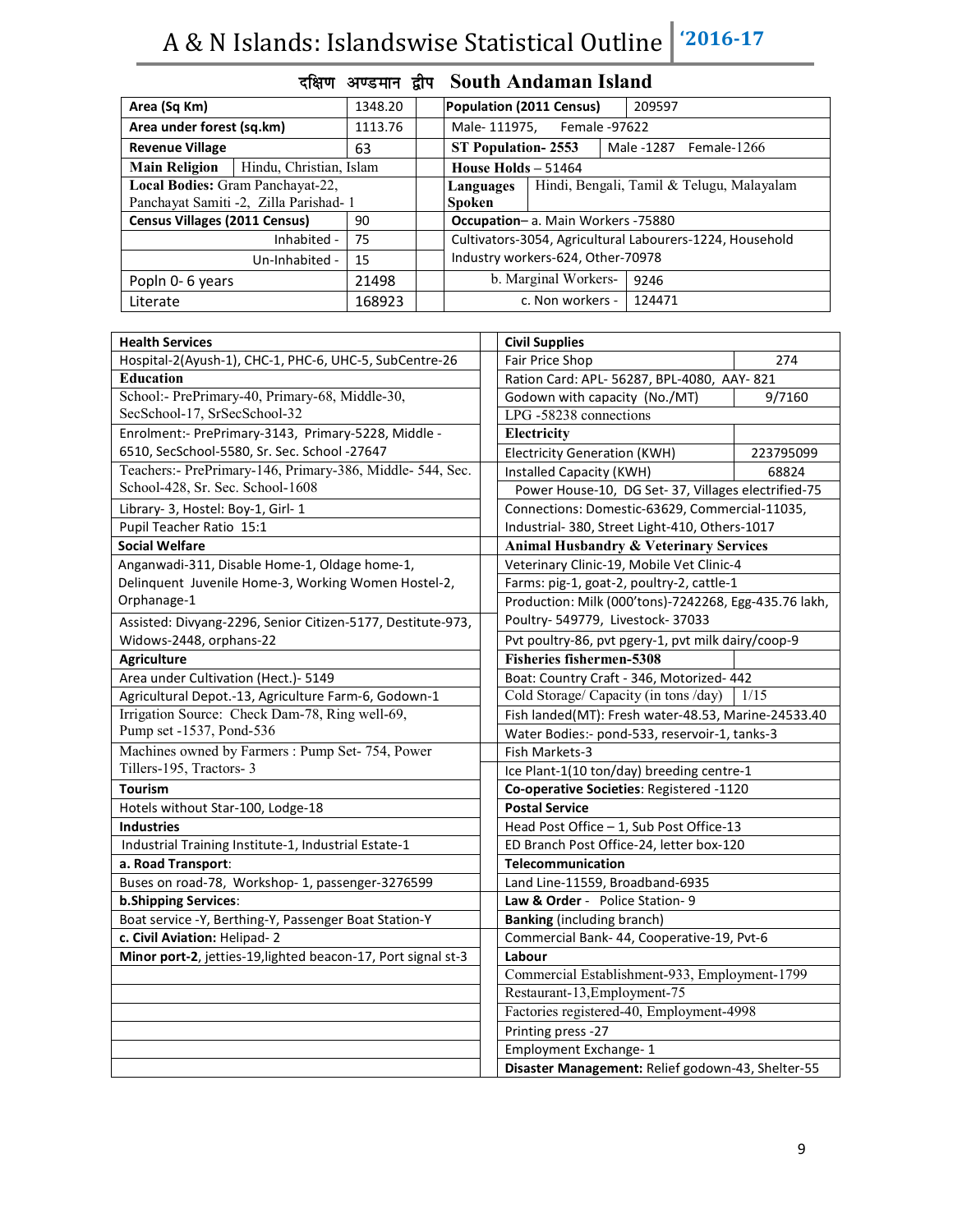# A & N Islands: Islandswise Statistical Outline **'2016-17**

| Area (Sq Km)                            | 137.17         |                                                       | <b>Population (2011 Census)</b><br>347 |                      |                                |  |  |
|-----------------------------------------|----------------|-------------------------------------------------------|----------------------------------------|----------------------|--------------------------------|--|--|
| Area under forest (sq.km)               | 136.17         | Male-207, Female-140                                  |                                        |                      |                                |  |  |
| <b>Revenue Village</b>                  | 1              | Male-1, Female -0<br><b>ST Population-1</b>           |                                        |                      |                                |  |  |
| Main Religion   Hindu, Christian, Islam | HouseHolds-119 |                                                       |                                        |                      |                                |  |  |
| <b>Local Bodies: nil</b>                |                | <b>Languages Spoken</b>                               |                                        |                      | Hindi, Bengali, Tamil & Telugu |  |  |
| Census Villages (2011 Census)           | $\overline{4}$ | Occupation-a. Main Workers -195                       |                                        |                      |                                |  |  |
| Inhabited -                             | 4              | Cultivators-138, Agricultural Labourers-25, Household |                                        |                      |                                |  |  |
| Population ( $0 - 6$ years)             | 30             | Industry workers-0, Other-32                          |                                        |                      |                                |  |  |
| Literate                                | 221            |                                                       |                                        | b. Marginal Workers- | 22                             |  |  |
|                                         |                |                                                       |                                        | c. Non workers -     | 130                            |  |  |

| <b>Civil Supplies: Nil</b>                      |                                                                                                                                                                                                      |  |  |
|-------------------------------------------------|------------------------------------------------------------------------------------------------------------------------------------------------------------------------------------------------------|--|--|
| <b>Electricity</b>                              |                                                                                                                                                                                                      |  |  |
| Electricity Generation (KWH)                    | 30370                                                                                                                                                                                                |  |  |
| Installed Capacity (KWH)                        | 24                                                                                                                                                                                                   |  |  |
|                                                 |                                                                                                                                                                                                      |  |  |
|                                                 |                                                                                                                                                                                                      |  |  |
|                                                 |                                                                                                                                                                                                      |  |  |
| Poultry-2539, Livestock-652                     |                                                                                                                                                                                                      |  |  |
| <b>Fisheries-Nil</b>                            |                                                                                                                                                                                                      |  |  |
| <b>Co-operative Societies: Nil</b>              |                                                                                                                                                                                                      |  |  |
| <b>Postal Service</b>                           |                                                                                                                                                                                                      |  |  |
| ED Branch Post Office-1, Letter box-1           |                                                                                                                                                                                                      |  |  |
| <b>Telecommunication</b>                        |                                                                                                                                                                                                      |  |  |
|                                                 |                                                                                                                                                                                                      |  |  |
| Law & Order: Police Outpost-1                   |                                                                                                                                                                                                      |  |  |
| Labour - Nil                                    |                                                                                                                                                                                                      |  |  |
| <b>Banking</b> -Nil                             |                                                                                                                                                                                                      |  |  |
| Disaster Management: relief godown-2, shelter-1 |                                                                                                                                                                                                      |  |  |
|                                                 |                                                                                                                                                                                                      |  |  |
|                                                 | Power House-1, DG Set-2, Villages Electrified-2<br><b>Animal Husbandry &amp; Veterinary Services</b><br>Production: Milk (000'tons)-30.4, Egg(in lakhs)-0.349<br>Telephone: Land Line-0, Broadband-0 |  |  |

#### नार्थ सेन्टिनल द्वीप North Sentinel Island

| Area (Sq Km)<br>59.67                           |  |              | Population (2011 Census)     |                                                    | 15             |                |
|-------------------------------------------------|--|--------------|------------------------------|----------------------------------------------------|----------------|----------------|
| Area under forest (sq.km)<br>59.67              |  | Male $-12$ , | Female -3                    |                                                    |                |                |
| <b>Revenue Village</b>                          |  |              | 0                            | Male-12, Female-3<br><b>ST Population-15</b>       |                |                |
| Hindu, Christian, Islam<br><b>Main Religion</b> |  |              | <b>House Holds -10</b>       |                                                    |                |                |
| <b>Local Bodies: nil</b>                        |  |              | Languages Spoken             |                                                    |                |                |
| <b>Census Villages (2011 Census)</b>            |  |              |                              | <b>Occupation-a. Main Workers -12</b>              |                |                |
|                                                 |  | Inhabited -  | 1                            | Cultivators-0, Agricultural Labourers-0, Household |                |                |
|                                                 |  |              | Industry workers-0, Other-12 |                                                    |                |                |
|                                                 |  |              |                              | b. Marginal Workers                                |                | $\overline{2}$ |
|                                                 |  |              |                              |                                                    | c. Non workers |                |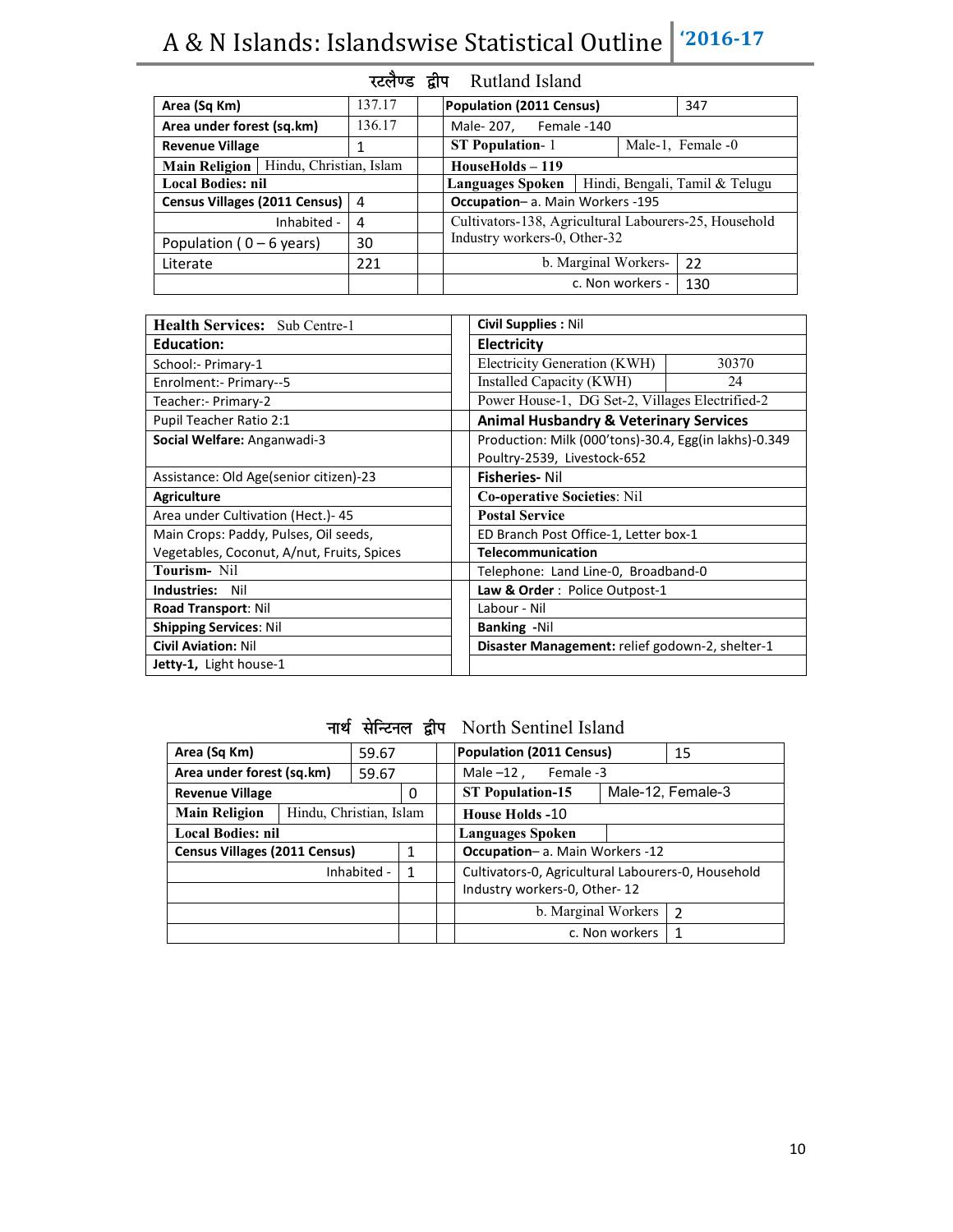| Area (Sq Km)<br>734.39                          |                                 |        | <b>Population (2011 Census)</b>           |                                              |                            | 18823               |       |
|-------------------------------------------------|---------------------------------|--------|-------------------------------------------|----------------------------------------------|----------------------------|---------------------|-------|
| Area under forest (sq.km)                       |                                 | 700.05 |                                           |                                              | Male - 9964, Female - 8859 |                     |       |
| <b>Revenue Village</b>                          |                                 |        | 5                                         | Male- 802, Female-696<br>ST Population-1498  |                            |                     |       |
| Hindu, Christian, Islam<br><b>Main Religion</b> |                                 |        | <b>House Holds -5093</b>                  |                                              |                            |                     |       |
|                                                 | Local Bodies: Gram Panchayat-5, |        |                                           | Hindi, Bengali, Tamil & Telugu<br>Languages  |                            |                     |       |
| Panchayat Samiti -1, Zilla Parishad-0           |                                 |        |                                           | <b>Spoken</b>                                |                            |                     |       |
| <b>Census Villages (2011 Census)</b>            |                                 |        | 19                                        | Occupation- a. Main Workers -5801            |                            |                     |       |
|                                                 | Inhabited -                     |        | 16                                        | Cultivators-223, Agricultural Labourers-116, |                            |                     |       |
| Un-Inhabited -<br>3                             |                                 |        | Household Industry workers-52, Other-5410 |                                              |                            |                     |       |
| Popln $0 - 6$ years                             |                                 |        | 2096                                      |                                              |                            | b. Marginal Workers | 1480  |
| Literates                                       |                                 |        | 13916                                     |                                              |                            | c. Non workers      | 11542 |

## र्लिटिल अण्डमान द्वीप (लद्यु अण्डमान) Little Andaman

| <b>Health Services</b>                                  | <b>Civil Supplies</b>                                   |  |  |  |  |
|---------------------------------------------------------|---------------------------------------------------------|--|--|--|--|
| PHC-2, Sub Centre-7                                     | Fair Price Shop<br>24                                   |  |  |  |  |
| <b>Education</b>                                        | Ration Card: APL- 4084, BPL-587, AAY- 418               |  |  |  |  |
| School:- PrePrimary-3, Primary-7, Middle-5,             | Godown with capacity (No./MT)<br>2/600                  |  |  |  |  |
| Secondary-2, SrSecondary-2                              | LPG-3333                                                |  |  |  |  |
| Enrolment:- PrePrimary-103, Primary-666, Middle-        | Electricity                                             |  |  |  |  |
| 563, Seccondary-552, Srsecondary-1989                   | <b>Electricity Generation (KWH)</b><br>10417083         |  |  |  |  |
| Teachers:- PrePrimary-10, Primary-43, Middle- 50,       | Installed Capacity (KWH)<br>5697                        |  |  |  |  |
| Seccondary-34, SrSecondary-124                          | PowerHouse-2, DG Set-10, Villages electrified-18        |  |  |  |  |
| Library-2, Teacher Pupil Ratio 15:1                     | Connections: Domestic-6015, Commercial-838,             |  |  |  |  |
| <b>Social Welfare</b>                                   | Industrial-35, Street Light-9, Others-85                |  |  |  |  |
| Anganwadi - 36                                          | <b>Animal Husbandry &amp; Veterinary Services</b>       |  |  |  |  |
| Assisted: Divyang-31, OldAge-604,                       | Veterinary Clinic-3, Mobile Vet Clinic-1                |  |  |  |  |
| Destitute-50, Widow-351                                 | Farms: goat-1, poultrty-1,                              |  |  |  |  |
| <b>Agriculture</b>                                      | pvt poultry-31, pvt pigery-4, pvt milk dairy/coop-7     |  |  |  |  |
| Area under Cultivation (Hect.)-2750                     | Production: Milk (000'tons)-6.32, Egg (in lakhs)-35.47, |  |  |  |  |
| Agricultural Depot.-3, Agricultural Farm-2              | Poultry-87703, Livestock-8623                           |  |  |  |  |
| No. of godown -1                                        | <b>Fisheries</b>                                        |  |  |  |  |
| Distribution: Pesticides: 50                            | Fishermen-969                                           |  |  |  |  |
| Machines owned by Farmers: Pump Set-88,                 | Country Craft boat - 48, Motorized Boat-50              |  |  |  |  |
| Power Tillers-48, Tractors-10                           | Cold Storage/ Capacity (in tons /day) 1/15              |  |  |  |  |
| Tourism-                                                | Fish landed(MT): Marine - 4415.33                       |  |  |  |  |
| Guest House-0, Hotel without Star catagory-6,           | Water Bodies pond-80, reservoir-2                       |  |  |  |  |
| Lodge-0                                                 | Fish Markets-1, Ice Plant-1(capacity 10 ton per day)    |  |  |  |  |
| <b>Industries</b>                                       | Co-operative Societies: Registered-72                   |  |  |  |  |
| Industrial Training Institute -1, Industrial Estate - 1 | <b>Postal Service</b>                                   |  |  |  |  |
|                                                         | Sub Post Office-1, ED branch PO-3, Letter box-5         |  |  |  |  |
| <b>Road Transport:</b>                                  | Telecommunication                                       |  |  |  |  |
| Bus on road- 12,, Workshop- 1, passenger-607624         | Land Line-115, Broadband-30                             |  |  |  |  |
| <b>Shipping Services</b>                                | Law & Order<br>Police Station- 1, Police Outpost-1      |  |  |  |  |
| Boat service -Y, Berthing-Y, Passenger Boat             | <b>Banking (including branch)</b>                       |  |  |  |  |
| Stationed-N, passenger-95353, Cargo-824.61              | Commercial Bank-2, Cooperative Bank-2                   |  |  |  |  |
| Civil Aviation: Helipad-2                               | Labour                                                  |  |  |  |  |
| Minor port -2, jetty-2, lighted Beacon-1 port signal    | Employment Exchange-1                                   |  |  |  |  |
| station-1, Light house-1                                | Disaster Management: Relief godown-4, Shelter-3         |  |  |  |  |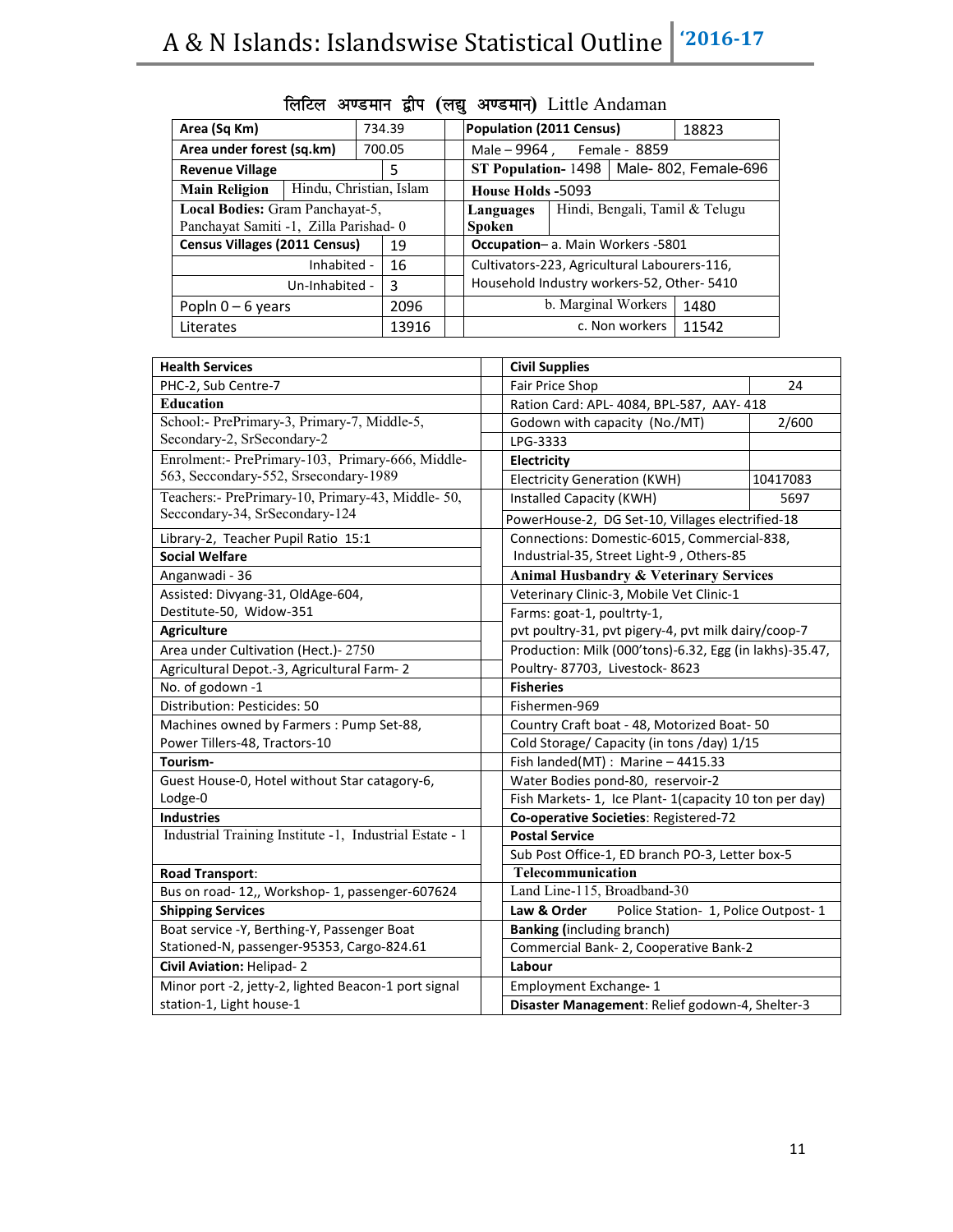|                                                   |                                                        |       |                             |                                                                                     | $\frac{1}{2}$                                           |       |          |  |
|---------------------------------------------------|--------------------------------------------------------|-------|-----------------------------|-------------------------------------------------------------------------------------|---------------------------------------------------------|-------|----------|--|
| Area (Sq Km)<br>126.91                            |                                                        |       |                             |                                                                                     | <b>Population (2011 Census)</b>                         | 17841 |          |  |
| Area under forest (sq.km)<br>126.91               |                                                        |       |                             | Male- 9735,<br>Female - 8106                                                        |                                                         |       |          |  |
| <b>Revenue Village</b>                            |                                                        | 0     |                             | ST Population-15027: Male -7659 Female-7368                                         |                                                         |       |          |  |
| <b>Main Religion</b>                              | Hindu, Christian, Islam                                |       |                             |                                                                                     | House Holds - 4250                                      |       |          |  |
|                                                   | Local Bodies: Tribal council-1, village council-15     |       |                             |                                                                                     | Nicobari & Hindi<br><b>Languages Spoken</b>             |       |          |  |
| <b>Census Villages (2011 Census)</b>              |                                                        | 16    |                             |                                                                                     | Occupation-a. Main Workers - 3664                       |       |          |  |
|                                                   | Inhabited -                                            | 16    |                             |                                                                                     | Cultivators-61, Agricultural Labourers-14, Household    |       |          |  |
|                                                   | Un-Inhabited -                                         | 0     |                             |                                                                                     | Industry workers-507, Other-3082                        |       |          |  |
| Popln 0-6 years                                   |                                                        | 1929  |                             |                                                                                     | b. Marginal Workers-                                    | 5180  |          |  |
| Literate                                          |                                                        | 12627 |                             |                                                                                     | c. Non workers -                                        | 8997  |          |  |
| <b>Health Services</b>                            |                                                        |       |                             |                                                                                     | <b>Civil Supplies</b>                                   |       |          |  |
| Hospital-1, Sub Centre-11                         |                                                        |       |                             |                                                                                     | Fair Price Shop-14                                      |       | LPG-1314 |  |
| <b>Education</b>                                  |                                                        |       |                             |                                                                                     | Ration Card: APL- 1535, BPL-975, AAY- 1901              |       |          |  |
| School:                                           |                                                        |       |                             |                                                                                     | Godown with capacity (No./MT)                           |       | 4/600    |  |
|                                                   | Primary-5, Middle-2, Secondary-5, Sr.Secondary-3       |       |                             |                                                                                     |                                                         |       |          |  |
|                                                   | Enrolment:Primary-641, Middle-215, Secondary -         |       |                             |                                                                                     | Electricity                                             |       |          |  |
| 1066, Sr.Secondary-972                            |                                                        |       |                             |                                                                                     | <b>Electricity Generation (KWH)</b>                     |       | 8716200  |  |
|                                                   | Teacher:- Primary-41, Middle-23, Secondary -86,        |       |                             |                                                                                     | Installed Capacity (KWH)                                |       | 5636     |  |
| SeniorSecondary-84                                |                                                        |       |                             |                                                                                     | Power House-2, DG Set-12, Villages electrified-16       |       |          |  |
| Library- 1, Hostel: Nil                           |                                                        |       |                             |                                                                                     | Connection:domestic-3827, commercial-364,               |       |          |  |
| Pupil Teacher Ratio 12:1                          |                                                        |       |                             |                                                                                     | industrial-1, streetlight-9, others-30                  |       |          |  |
| <b>Social Welfare</b>                             |                                                        |       |                             |                                                                                     | <b>Animal Husbandry &amp; Veterinary Services</b>       |       |          |  |
| Anganwadi - 19, Working Women Hostel - 1          |                                                        |       |                             |                                                                                     | Veterinary Clinic-2, Mobile Vet Clinic-1                |       |          |  |
| Assisted: Divyang-19, OldAge(Senior citizen)-359, |                                                        |       |                             |                                                                                     | Farms: pig-1, goat-1, poultry-1                         |       |          |  |
| Destitude-1, Widow-211                            |                                                        |       |                             | Production: Milk (000'tons)-110925, Egg-2585261<br>Poultry- 32578, Livestock- 17863 |                                                         |       |          |  |
| <b>Agriculture</b>                                |                                                        |       |                             | Pvt poultry-6,                                                                      |                                                         |       |          |  |
|                                                   | Area under Cultivation (Hect.)- 9140                   |       |                             |                                                                                     | <b>Fisheries</b>                                        |       |          |  |
| Machines owned by Farmers :                       | Agricultural Depot-1, Agricultural Farm-1, Godown-1    |       |                             |                                                                                     | Fishermen-1260                                          |       |          |  |
| Pump Set-175, Power Tillers-74                    |                                                        |       |                             | Country Craft - 101, Motorized Boat- 9                                              |                                                         |       |          |  |
| <b>Tourism-Nil</b>                                |                                                        |       |                             |                                                                                     | Cold Storage/ Capacity (in tons /day)                   |       | 1/10     |  |
| <b>Industries-Nil</b>                             |                                                        |       |                             |                                                                                     | Fish landed(MT): Marine $-99.77$                        |       |          |  |
| <b>Road Transport:</b>                            |                                                        |       |                             |                                                                                     | Water Bodies pond-7                                     |       |          |  |
|                                                   | Bus on road -8, Workshop- 1, passenger-231758          |       |                             |                                                                                     | Co-operative Societies: Registered -37                  |       |          |  |
| <b>Shipping Services:</b>                         |                                                        |       |                             |                                                                                     | <b>Postal Service</b>                                   |       |          |  |
|                                                   | Boat service -Y, Berthing-Y, Passenger Boat Station-Y, |       |                             |                                                                                     | Sub PostOffice-1, ED Branch Post Office-4, letter box-5 |       |          |  |
|                                                   | passenger-16948, Cargo-1329.24 MT                      |       |                             |                                                                                     | Telecommunication                                       |       |          |  |
| Civil Aviation: Helipad-2                         |                                                        |       |                             |                                                                                     | Land Line-339, Broadband-226                            |       |          |  |
|                                                   | Minor port-2, jetties-2, lighted beacon-1,             |       |                             |                                                                                     | Law & Order                                             |       |          |  |
| Port signal station-1                             |                                                        |       |                             |                                                                                     | Police Station-1, Fire Station-1                        |       |          |  |
|                                                   |                                                        |       |                             |                                                                                     | Banking :- Commercial Bank- 1, Cooperative Bank-1       |       |          |  |
|                                                   |                                                        |       |                             |                                                                                     | Labour                                                  |       |          |  |
|                                                   |                                                        |       |                             |                                                                                     | Commercial est-103, employment-158                      |       |          |  |
|                                                   |                                                        |       | Restaurant-9, employment-36 |                                                                                     |                                                         |       |          |  |
|                                                   |                                                        |       |                             |                                                                                     | Factories registered-4, employment-131                  |       |          |  |
|                                                   |                                                        |       |                             |                                                                                     | Printing press -2                                       |       |          |  |
|                                                   |                                                        |       |                             |                                                                                     | Disaster Management: Relief godown-14, Shelter-14       |       |          |  |

#### dkj fudk sckj }hi **Car Nicobar Island**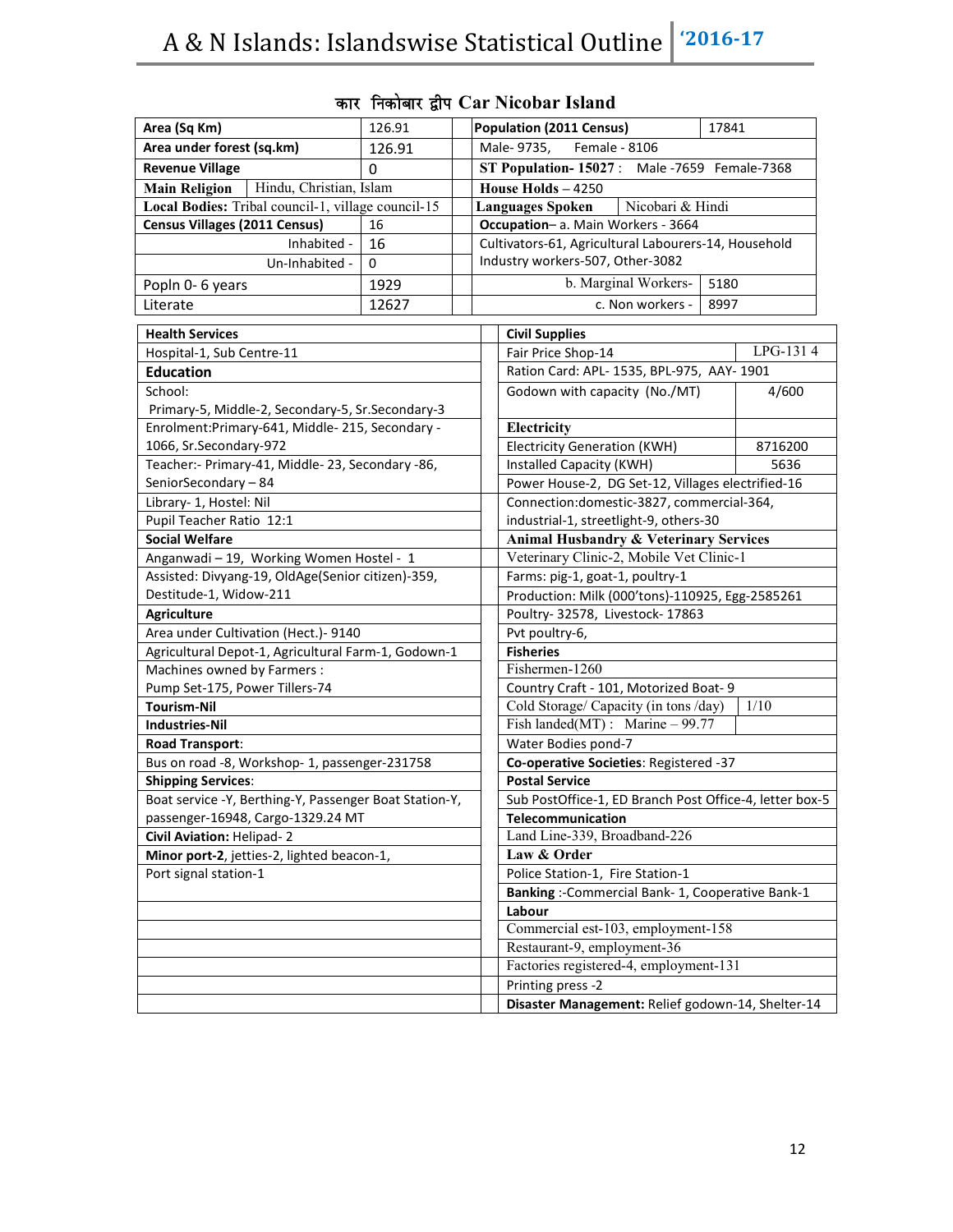| Area (Sq Km)<br>8.28                            |                |          |                                                  | <b>Population (2011 Census)</b>             |  | 1270 |  |
|-------------------------------------------------|----------------|----------|--------------------------------------------------|---------------------------------------------|--|------|--|
| Area under forest (sq.km)<br>8.28               |                |          |                                                  | Male- 656, Female - 614                     |  |      |  |
| <b>Revenue Village</b>                          | 0              |          | <b>ST Population-1221</b><br>Male-610 Female-611 |                                             |  |      |  |
| Hindu, Christian, Islam<br><b>Main Religion</b> |                |          |                                                  | $HouseHolds - 367$                          |  |      |  |
| <b>Local Bodies:</b> Tribal village council -5  |                |          |                                                  | Nicobari & Hindi<br><b>Languages Spoken</b> |  |      |  |
| <b>Census Villages (2011 Census)</b>            |                | 5        |                                                  | Occupation- a. Main Workers -89             |  |      |  |
| Inhabited -<br>5                                |                |          |                                                  | Cultivators-0, Agricultural Labourers-0,    |  |      |  |
|                                                 | Un-Inhabited - | $\Omega$ | Household Industry workers-0, Other-89           |                                             |  |      |  |
| Popln $0 - 6$ years                             |                | 190      |                                                  | b. Marginal Workers-<br>249                 |  |      |  |
| Literates                                       |                | 526      |                                                  | 932<br>c. Non workers -                     |  |      |  |

## **चौरा द्वीप Chowra Island**

| <b>Health Services</b><br>Sub Centre-1                | Civil Supplies Godown-1 (capacity 150 MT)        |  |  |  |
|-------------------------------------------------------|--------------------------------------------------|--|--|--|
| Education                                             | Electricity                                      |  |  |  |
| School: Secondary $-1$                                | 212595<br>Electricity Generation (KWH)           |  |  |  |
| Enrolment: Secondary - 193                            | Installed Capacity (KWH)<br>164                  |  |  |  |
| Teachers:- Secondary -6                               | Power House-1, DG Set-4, Villages electrified-5  |  |  |  |
| Library- 0, Hostel: Nil,                              | Connection: domestic-371, commercial-16, street  |  |  |  |
| Pupil Teacher Ratio 32:1                              | light-7, others-1                                |  |  |  |
| Social Welfare Anganwadi - 2                          | <b>Animal Husbandry &amp;Veterinary Services</b> |  |  |  |
| <b>Agriculture</b>                                    | Veterinary Clinic-1,                             |  |  |  |
| Area under Cultivation (Hect.)-185                    | Production: Egg(Nos) -337974                     |  |  |  |
| Distributed: Seedling-1250, seed-0.25                 | Poultry-8058, Livestock-3274                     |  |  |  |
| Tourism nil                                           | <b>Fisheries</b><br>Fishermen - 43               |  |  |  |
| Industries nil                                        | Boat: Country Craft - 9, Motorized - 12          |  |  |  |
| <b>Road Transport:</b>                                | Fish landed( $MT$ ) : Marine - 10.85             |  |  |  |
| <b>Shipping Services</b>                              | Co-operative Societies: Registered -4            |  |  |  |
| Boat service -Y, Berthing-Y, Passenger Boat Station-Y | Postal Service: ED Branch -1, letter box-1       |  |  |  |
| <b>Civil Aviation:</b>                                | Law & Order<br>Police Outpost-1                  |  |  |  |
| Minor port-1, jetties-2                               | <b>Telecommunication - Nil</b>                   |  |  |  |
| Light house -1, Recon -1                              | <b>Banking - Nil</b>                             |  |  |  |
|                                                       | Labour                                           |  |  |  |
|                                                       | Commercial est-2, employment-4                   |  |  |  |
|                                                       | Disaster Management: relief godown-1, shelter-1  |  |  |  |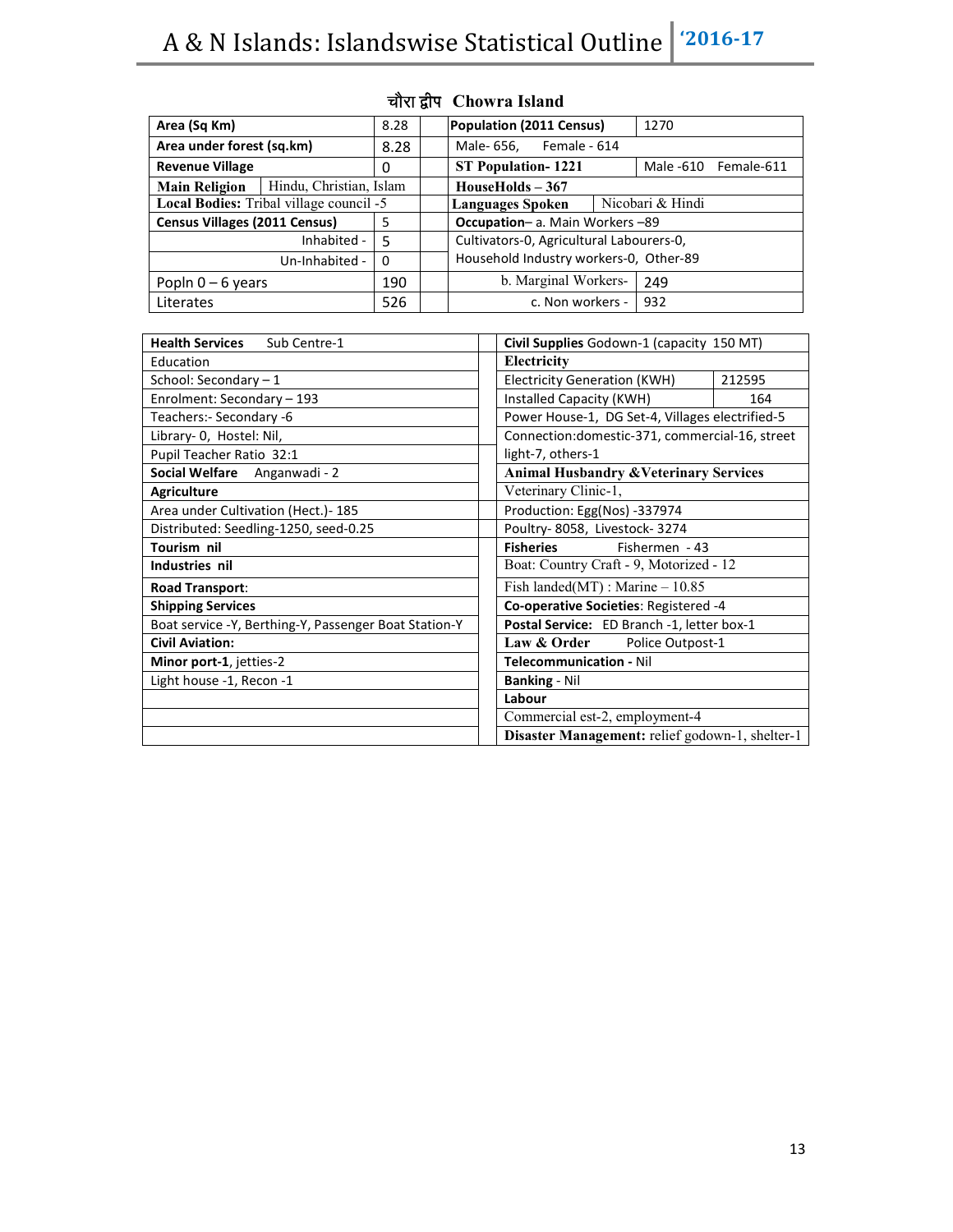| Area (Sq Km)                                  |                                        | 101.26 |                    | Population (2011 Census)                          | 1934                                                        |  |  |
|-----------------------------------------------|----------------------------------------|--------|--------------------|---------------------------------------------------|-------------------------------------------------------------|--|--|
| Area under forest (sq.km)                     |                                        | 60.0   |                    | Male-1059, Female - 875                           |                                                             |  |  |
| <b>Revenue Village</b>                        |                                        | 0      |                    | <b>ST Population-1783</b>                         | Male -938 Female-845                                        |  |  |
| <b>Main Religion</b>                          | Hindu, Christian, Islam                |        | House Holds $-551$ |                                                   |                                                             |  |  |
|                                               | Local Bodies: Tribal Village Council-7 |        |                    | Nicobari & Hindi<br><b>Languages Spoken</b>       |                                                             |  |  |
| <b>Census Villages (2011Census)</b>           |                                        | 11     |                    | <b>Occupation-a.</b> Main Workers - 205           |                                                             |  |  |
|                                               | <b>Inhabited</b>                       | -8     |                    |                                                   | Cultivators-0, Agricultural Labourers-2, Household Industry |  |  |
| Un-Inhabited<br>3                             |                                        |        |                    | workers-0, Other-203 Marginal-394, NonWorker-1335 |                                                             |  |  |
| Population (0 6 yrs) - 280,<br>Literate- 1092 |                                        |        |                    |                                                   |                                                             |  |  |

#### **टेरेसा द्वीप Teressa Island**

| Health Services: PHC-1, Sub Centre-4                                              | Civil Supplies: Godown-2/(capacity 430 MT)            |        |  |  |
|-----------------------------------------------------------------------------------|-------------------------------------------------------|--------|--|--|
| <b>Education</b>                                                                  | Electricity                                           |        |  |  |
| School: Primary $-4$ , Middle $-1$ , Secondary -1                                 | <b>Electricity Generation (KWH)</b>                   | 725633 |  |  |
| Enrolment: Primary-141, Middle-71, Secondary-167                                  | Installed Capacity (KWH)                              | 756    |  |  |
| Teachers: Primary-8, Middle-4, Sec. School-13                                     | Power House-3, DG Set-8, Villages electrified-6       |        |  |  |
| Pupil Teacher Ratio 15:1                                                          | Connection: domestic-521, commercial-73,              |        |  |  |
| <b>Social Welfare</b><br>Anganwadi - 7                                            | streetlight-9, others-9                               |        |  |  |
| Assisted: Senior Citizen -11, Widow-7                                             | <b>Animal Husbandry &amp; Veterinary Services</b>     |        |  |  |
| <b>Agriculture</b>                                                                | Veterinary Clinic-1                                   |        |  |  |
| Area under Cultivation (Hect.) - 820                                              | Production: Milk (000'tons)-6879, Egg(Nos) -764068    |        |  |  |
| Machine owned by Farmers: PumpSet-30, Power Tiller-12                             | Poultry-11885, Livestock-2675                         |        |  |  |
| Tourism nil                                                                       | <b>Fisheries</b>                                      |        |  |  |
| Industries nil                                                                    | Co-operative Societies: Registered -7                 |        |  |  |
| <b>Road Transport:</b>                                                            | Postal Service: ED Branch Post Office-1, letter box-1 |        |  |  |
| Telecommunication<br>Bus on road -2, passenger-9673                               |                                                       |        |  |  |
| <b>Shipping Services:</b>                                                         | Law & Order: Police Station-1, Fire Station-1         |        |  |  |
| Boat service -Y, Berthing-Y                                                       | <b>Banking</b><br>Cooperative Bank-1                  |        |  |  |
| <b>Civil Aviation-NA</b>                                                          | Labour: Commercial establishment-2, employment-4      |        |  |  |
| <b>Disaster Management:</b> Relief godown-6, shelter-6<br>Minor port-1, jetties-1 |                                                       |        |  |  |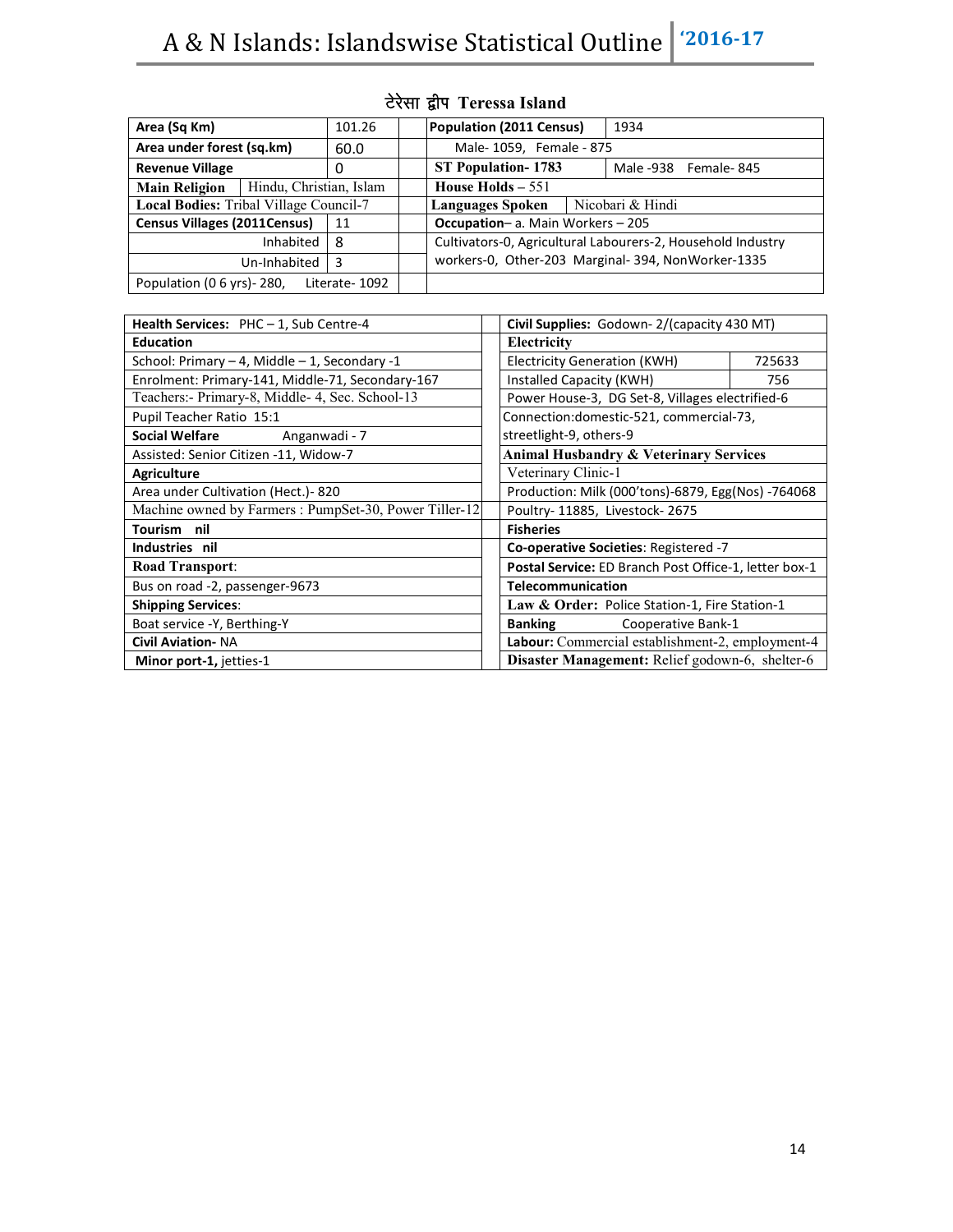| Area (Sq Km)                                    | 174.30 |                                                             | Population (2011 Census)        |  |  |  |
|-------------------------------------------------|--------|-------------------------------------------------------------|---------------------------------|--|--|--|
| Area under forest (sq.km)                       | 120.0  |                                                             | Male- 1538, Female - 1147       |  |  |  |
| <b>Revenue Village</b>                          | 0      | <b>ST Population-1239</b>                                   | Male -652 Female- 587           |  |  |  |
| Hindu, Christian, Islam<br><b>Main Religion</b> |        | $HouseHolds - 715$                                          |                                 |  |  |  |
| Local Bodies: village council - 4               |        | Languages Spoken                                            | Nicobari, Hindi, Tamil & Telugu |  |  |  |
| <b>Census Villages (2001 Census)</b>            | 39     | Occupation- a. Main Workers - 1080                          |                                 |  |  |  |
| Inhabited -                                     | 6      | Cultivators-3, Agricultural Labourers-1, Household Industry |                                 |  |  |  |
| Un-Inhabited -                                  | 33     | worker-3, Other-1073,                                       |                                 |  |  |  |
| Popln $0 - 6$ years                             | 365    | Marginal Worker-278, Non-Worker-1324                        |                                 |  |  |  |
| Literate                                        | 1810   |                                                             |                                 |  |  |  |

## *कच्चाल* द्वीप Katchal Island

| Health Services: PHC-1, Sub Centre-3                     |                                                      | <b>Civil Supplies</b>                                  |        |  |  |
|----------------------------------------------------------|------------------------------------------------------|--------------------------------------------------------|--------|--|--|
| <b>Education</b>                                         |                                                      | Godown with capacity (No./MT)                          | 5/580  |  |  |
| School: Primary-4, Middle-1, Secondary-1, Sr.Secondary-1 |                                                      | Electricity                                            |        |  |  |
| Enrolment: Primary-231, Middle-41, Secondary-49,         |                                                      | <b>Electricity Generation (KWH)</b>                    | 880980 |  |  |
| Sr.Secondary -182                                        |                                                      | Installed Capacity (KWH)                               | 1230   |  |  |
| Teachers:- Primary-12, Middle-3, Secondary -7,           |                                                      | Power House-3, DG Set-9, Villages electrified-30       |        |  |  |
| $Sr.Secondary-26$                                        |                                                      | Connection: domestic-600, commercial-118, industrial-  |        |  |  |
| Library- 1, Hostel: Nil, Pupil Teacher Ratio 10:1        |                                                      | 5, streetlight-4, others-14                            |        |  |  |
| <b>Social Welfare</b>                                    |                                                      | <b>Animal Husbandry &amp; Veterinary Services</b>      |        |  |  |
| Anganwadi - 10                                           |                                                      | Veterinary Clinic-2                                    |        |  |  |
| Assistance: Divyang-5, Senior Citizen-52, Widow-27       | Farms: pig-0, goat-0, poultry-1, cattle-0            |                                                        |        |  |  |
| <b>Agriculture</b>                                       | Production: Milk (000'tons)-13760, Egg(Nos) -211750, |                                                        |        |  |  |
| Area under Cultivation (Hect.)- 625                      | Poultry- 4874, Livestock- 1642                       |                                                        |        |  |  |
| Agricultural Depot.-1, Agriculture Farm-1                |                                                      | Pvt poultry-1                                          |        |  |  |
| Well/Ponds/Ringwell-2                                    |                                                      | Fisheries fishermen-81                                 |        |  |  |
| Machine owned by Farmers : Pump Set-50, Power Tiller-11  |                                                      | Boat:- Country Craft -105, Motorized Boat- 7           |        |  |  |
| Tourism nil                                              |                                                      | Fish landed(MT) :, Marine $-25.80$                     |        |  |  |
| Industries nil                                           |                                                      | Co-operative Societies: Registered -6                  |        |  |  |
| a. Road Transport:                                       |                                                      | <b>Postal Service</b>                                  |        |  |  |
| Buses on road-2, passenger-91891                         |                                                      | Sub PostOffice-1,ED Branch Post Office-1, letter box-2 |        |  |  |
| b. Shipping Services:                                    |                                                      | <b>Telecommunication-nil</b>                           |        |  |  |
| Boat service -Y, Berthing-Y                              |                                                      | Law & Order:<br>Police Station-1, Fire Station-1       |        |  |  |
| c. Civil Aviation:                                       |                                                      | Labour                                                 |        |  |  |
| Minor port-1, jetties-1, Port signal st-1                |                                                      | Commercial est-15, employment-25                       |        |  |  |
| Light house-2                                            |                                                      | <b>Banking, Cooperative Bank-1</b>                     |        |  |  |
|                                                          |                                                      | Disaster Management: Relief godown-8, Shelter-8        |        |  |  |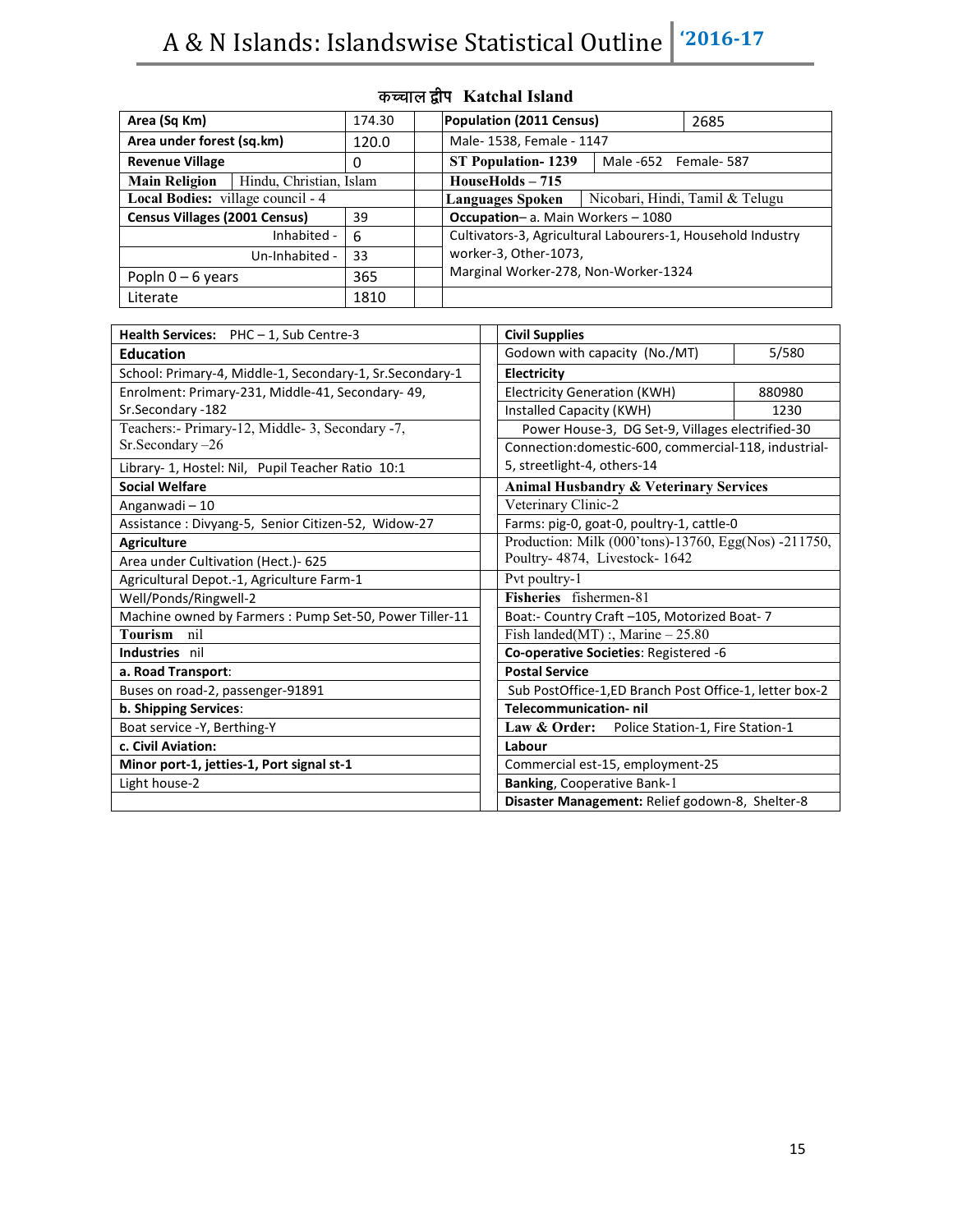## **ननकौरी द्वीप Nancowry Island**

| Area (Sq Km)                                    | 66.82 | <b>Population (2011 Census)</b><br>1019                    |
|-------------------------------------------------|-------|------------------------------------------------------------|
| Area under forest (sq.km)                       | 40.00 | Male- 530, Female - 489                                    |
| <b>Revenue Village</b>                          | 0     | <b>ST Population-1006</b><br>Male -522 Female-484          |
| Hindu, Christian, Islam<br><b>Main Religion</b> |       | House Holds $-238$                                         |
| Local Bodies: village council -3                |       | Nicobari & Hindi<br>Languages Spoken                       |
| <b>Census Villages (2001 Census)</b>            | 19    | <b>Occupation-a.</b> Main Workers - 80                     |
| Inhabited -                                     | 10    | Cultivators-1 Agricultural Labourers-0, Household Industry |
| Un-Inhabited -                                  | 9     | workers-0, Other-79                                        |
| Popln $0 - 6$ years                             | 187   | b. Marginal Workers-<br>306                                |
| Literates                                       | 696   | c. Non workers -<br>633                                    |

| Health Services: CHC-1, Sub Centre-3                                                                             | <b>Civil Supplies</b>                             |                             |  |  |
|------------------------------------------------------------------------------------------------------------------|---------------------------------------------------|-----------------------------|--|--|
| <b>Education</b>                                                                                                 | Fair Price Shop                                   | 20                          |  |  |
| School: Primary - 2, SrSecondary - 1                                                                             | Ration Card: APL- 2062, BPL-507, AAY- 304         |                             |  |  |
| Enrolment: Primary - 69, SrSecondary - 254                                                                       | LPG-564                                           |                             |  |  |
| Teacher:- Primary-5, SrSecondary-20                                                                              | Electricity                                       |                             |  |  |
| Library- 0, Hostel: Nil, Pupil Teacher Ratio 13:1                                                                | Electricity Generation (KWH)                      | 316180                      |  |  |
| <b>Social Welfare</b>                                                                                            | Installed Capacity (KWH)                          | 323                         |  |  |
| Anganwadi-13                                                                                                     | Power House-2, DG Set-8, Villages electrified-7   |                             |  |  |
| Connection: domestic-216, commercial-23, streetlight-2<br>Assistance: Divyang-13, Senior Citizen-86,<br>Widow-40 |                                                   |                             |  |  |
| <b>Agriculture</b>                                                                                               | <b>Animal Husbandry &amp; Veterinary Services</b> |                             |  |  |
| Area under Cultivation (Hect.)- 320                                                                              | Veterinary Clinic-1, Mobile Vet Clinic-0          |                             |  |  |
| Godown-1                                                                                                         | Production: Milk (000'tons)-101482, Egg(Nos) -    |                             |  |  |
| Well/Ponds/Ring well-8                                                                                           | 776275, Poultry-3396, Livestock-1230              |                             |  |  |
| <b>Industries - Nil</b>                                                                                          | <b>Fisheries</b><br>fishermen-641                 |                             |  |  |
| a. Road Transport:                                                                                               | Boat: Country Craft - 75, Motorized Boat-83       |                             |  |  |
| Buses on road -0, Workshop-0                                                                                     | Fish landed(MT): Marine - 155.96                  |                             |  |  |
| b. Shipping Services:                                                                                            | Water Bodies: pond-6                              |                             |  |  |
| Boat service -Y, Berthing-Y, passenger-937,                                                                      | Co-operative Societies: Registered -18            |                             |  |  |
| Cargo-211.32MT                                                                                                   |                                                   |                             |  |  |
| c. Civil Aviation: Helipad-0                                                                                     | <b>Postal Service -nil</b>                        |                             |  |  |
| Minor port-0, jetties-2                                                                                          | Telecommunication                                 | Land Line -95, BordaBand-46 |  |  |
| lighted beacon-1, Port signal st-1                                                                               |                                                   |                             |  |  |
| Light house-1                                                                                                    | Law & Order:<br>Nil                               |                             |  |  |
|                                                                                                                  | Labour: Printing press-1                          |                             |  |  |
|                                                                                                                  | <b>Banking:nil</b>                                |                             |  |  |
|                                                                                                                  | Disaster Management: Relief godown-3, Shelter-3   |                             |  |  |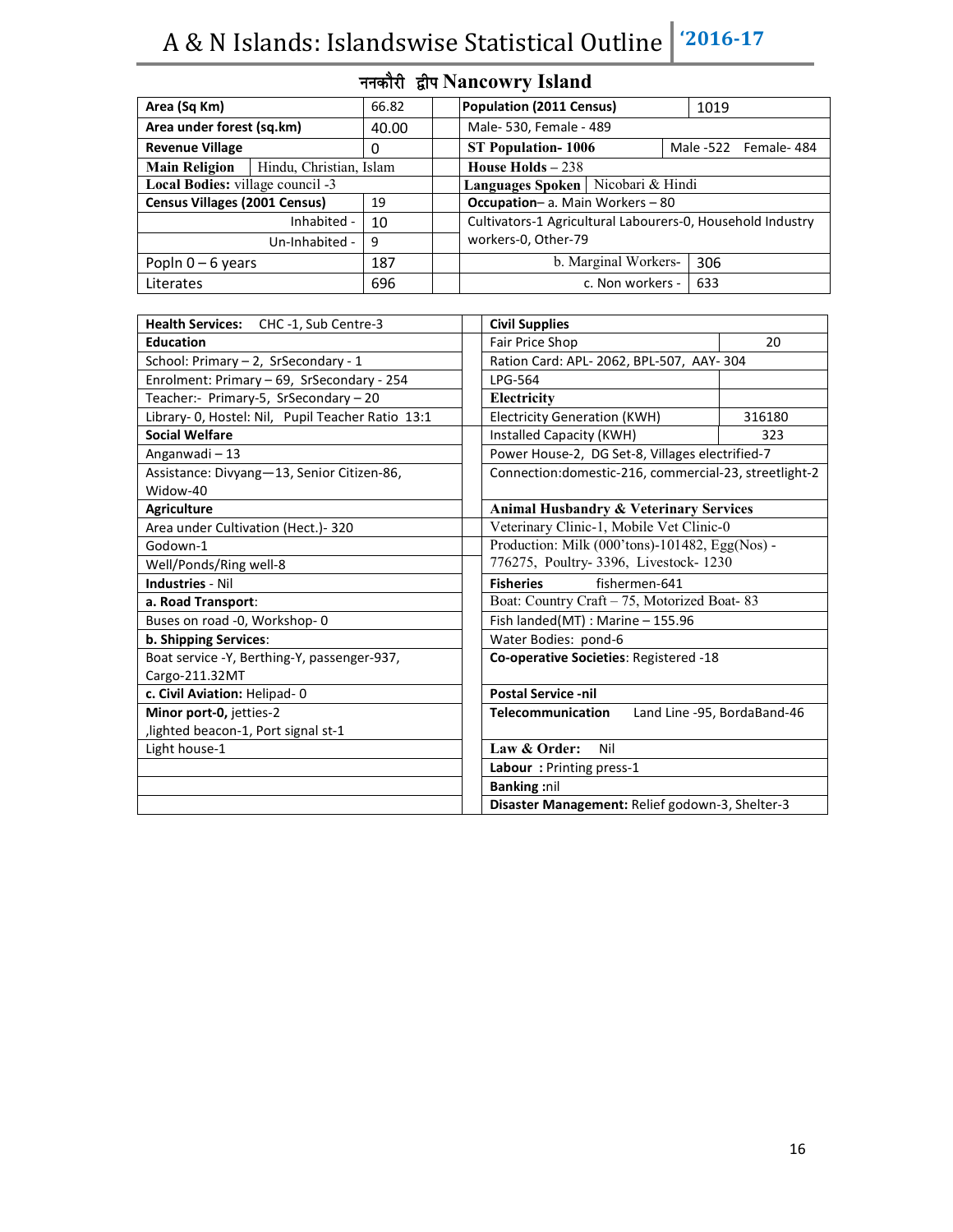## *का*मोर्टा द्वीप Kamorta Island

| Area (Sq Km)                                    | 188.03 |                                                         | Population (2011 Census)<br>3688                      |                                           |  |                                                             |  |
|-------------------------------------------------|--------|---------------------------------------------------------|-------------------------------------------------------|-------------------------------------------|--|-------------------------------------------------------------|--|
| Area under forest (sq.km)                       | 140.00 |                                                         | Male-2146, Female -1542                               |                                           |  |                                                             |  |
| <b>Revenue Village</b>                          | 0      |                                                         | <b>ST Population-2186</b><br>Male -1135 Female - 1051 |                                           |  |                                                             |  |
| Hindu, Christian, Islam<br><b>Main Religion</b> |        |                                                         | House Holds $-915$                                    |                                           |  |                                                             |  |
| Local Bodies: Tribal village council- 9         |        | Nicobari, Hindi, Tamil, Telugu & Malayalam<br>Languages |                                                       |                                           |  |                                                             |  |
|                                                 |        |                                                         | <b>Spoken</b>                                         |                                           |  |                                                             |  |
| <b>Census Villages (2001 Census)</b>            | 31     |                                                         |                                                       | <b>Occupation-</b> a. Main Workers - 1145 |  |                                                             |  |
| Inhabited -                                     | 15     |                                                         |                                                       |                                           |  | Cultivators-9, Agricultural Labourers-6, Household Industry |  |
| Un-Inhabited -                                  | 16     |                                                         | workers-624, Other-1130                               |                                           |  |                                                             |  |
| Popln $0 - 6$ years                             | 502    |                                                         | b. Marginal Workers-<br>573                           |                                           |  |                                                             |  |
| Literates                                       | 2638   |                                                         |                                                       | c. Non workers -                          |  | 1970                                                        |  |

| Health Services: Sub Centre-8                              |                               | <b>Civil Supplies</b>                                |      |  |  |  |
|------------------------------------------------------------|-------------------------------|------------------------------------------------------|------|--|--|--|
| <b>Education</b>                                           | Godown with capacity (No./MT) |                                                      |      |  |  |  |
| School: Primary -6, Middle-3, Secondary- 1, Sr.Secondary-1 |                               | Electricity                                          |      |  |  |  |
| Enrolment: Primary-182, Middle -129, Secondary-271,        |                               | <b>Electricity Generation (KWH)</b><br>2388540       |      |  |  |  |
| Sr.Secondary - 108                                         |                               | Installed Capacity (KWH)                             | 1236 |  |  |  |
| Teacher:- Primary-20, Middle-21, Secondary -22,            |                               | Power House-8, DG Set-17, Villages electrified-14    |      |  |  |  |
| Sr.Secondary - 21                                          |                               | Connection: domestic-872, commercial-196,            |      |  |  |  |
| Library- 1, Hostel: Nil, Pupil Teacher Ratio- 8:1          |                               | industrial-5, streetlight-11, others-21              |      |  |  |  |
| <b>Social Welfare</b>                                      |                               | <b>Animal Husbandry &amp; Veterinary Services</b>    |      |  |  |  |
| Anganwadi-13                                               |                               | Veterinary Clinic-1, Mobile Vet Clinic-1             |      |  |  |  |
| <b>Agriculture</b>                                         |                               | Farms: pig-1, goat-1, poultry-1, Pvt poultry-1       |      |  |  |  |
| Area under Cultivation (Hect.)-2000                        |                               | Production: Milk (000'tons)-18060, Egg(Nos.) -45454, |      |  |  |  |
| Check Dam-1                                                |                               | Poultry-8532, Livestock-2596                         |      |  |  |  |
| Distributed: Seedling-3289                                 |                               | <b>Fisheries-Nil</b>                                 |      |  |  |  |
| Machine owned by Farmer: Pump Set-90, Power Tiller-18,     |                               | Co-operative Societies: Registered -0                |      |  |  |  |
| Tractor-3                                                  |                               | Postal Service: sub post office-1, letter box-2      |      |  |  |  |
| <b>Tourism - Nil</b>                                       |                               | Telecommunication                                    |      |  |  |  |
| <b>Industries -Nil</b>                                     |                               | Land Line-0, Broadband-0                             |      |  |  |  |
| Road Transport:                                            |                               | Law & Order: Police Station-1, Fire Station-1        |      |  |  |  |
| Buses on road-3, passenger-37986                           | Labour & Employment           |                                                      |      |  |  |  |
| <b>Shipping Services:</b>                                  |                               | Employment Exchange -1                               |      |  |  |  |
| Boat service -Y, Berthing-Y, Passenger Boat Station-Y      |                               | Commercial establishment-10, employment-25           |      |  |  |  |
| <b>Civil Aviation:</b>                                     |                               | Banking: Commercial Bank-1, Cooperative bank-1       |      |  |  |  |
| Minor port-1, jetties-2                                    |                               | Disaster Management: Relief godown-8, shelter-8      |      |  |  |  |

#### ihy¨ehy¨ }hi **Pulomilo Island**

| Area (Sq Km)                                      |                                               | 1.29         |                                         |                                 | Population (2011 Census)<br>20 |             |                                                            |  |
|---------------------------------------------------|-----------------------------------------------|--------------|-----------------------------------------|---------------------------------|--------------------------------|-------------|------------------------------------------------------------|--|
| Area under forest (sq.km)                         |                                               | 1.29         |                                         | Male-15, Female -5              |                                |             |                                                            |  |
| <b>Revenue Village</b>                            |                                               | 0            |                                         | <b>ST Population-20</b>         |                                |             | Male -15<br>Female-5                                       |  |
| <b>Main Religion</b>                              | Hindu, Christian, Islam                       |              |                                         | $HouseHolds - 5$                |                                |             |                                                            |  |
| <b>Local Bodies: nil</b>                          |                                               |              |                                         | Languages                       | Nicobari                       |             |                                                            |  |
|                                                   |                                               |              |                                         | <b>Spoken</b>                   |                                |             |                                                            |  |
| <b>Census Villages (2001 Census)</b>              |                                               | $\mathbf{1}$ | <b>Occupation-</b> a. Main Workers $-0$ |                                 |                                |             |                                                            |  |
|                                                   | Inhabited -                                   | $\mathbf 1$  |                                         |                                 |                                |             | Cultivators-0 Agricultural Labourers-0, Household Industry |  |
|                                                   | Un-Inhabited -                                | $\Omega$     |                                         | workers-0, Other-0              |                                |             |                                                            |  |
| Popln $0 - 6$ years                               |                                               | 3            |                                         |                                 | b. Marginal Workers-           |             | $\Omega$                                                   |  |
| Literates                                         |                                               | 14           |                                         | 20<br>c. Non workers -          |                                |             |                                                            |  |
| Vet clinic-1, Poultry-130, Livestock-9, Egg-12030 |                                               |              |                                         | civil Supply:- Godown-1(100MT), |                                | Aganwadi-2, |                                                            |  |
|                                                   | Minor port-1, boat service -yes Light house-1 |              |                                         | Cooperative society-1,          |                                |             | Village Electrified -1                                     |  |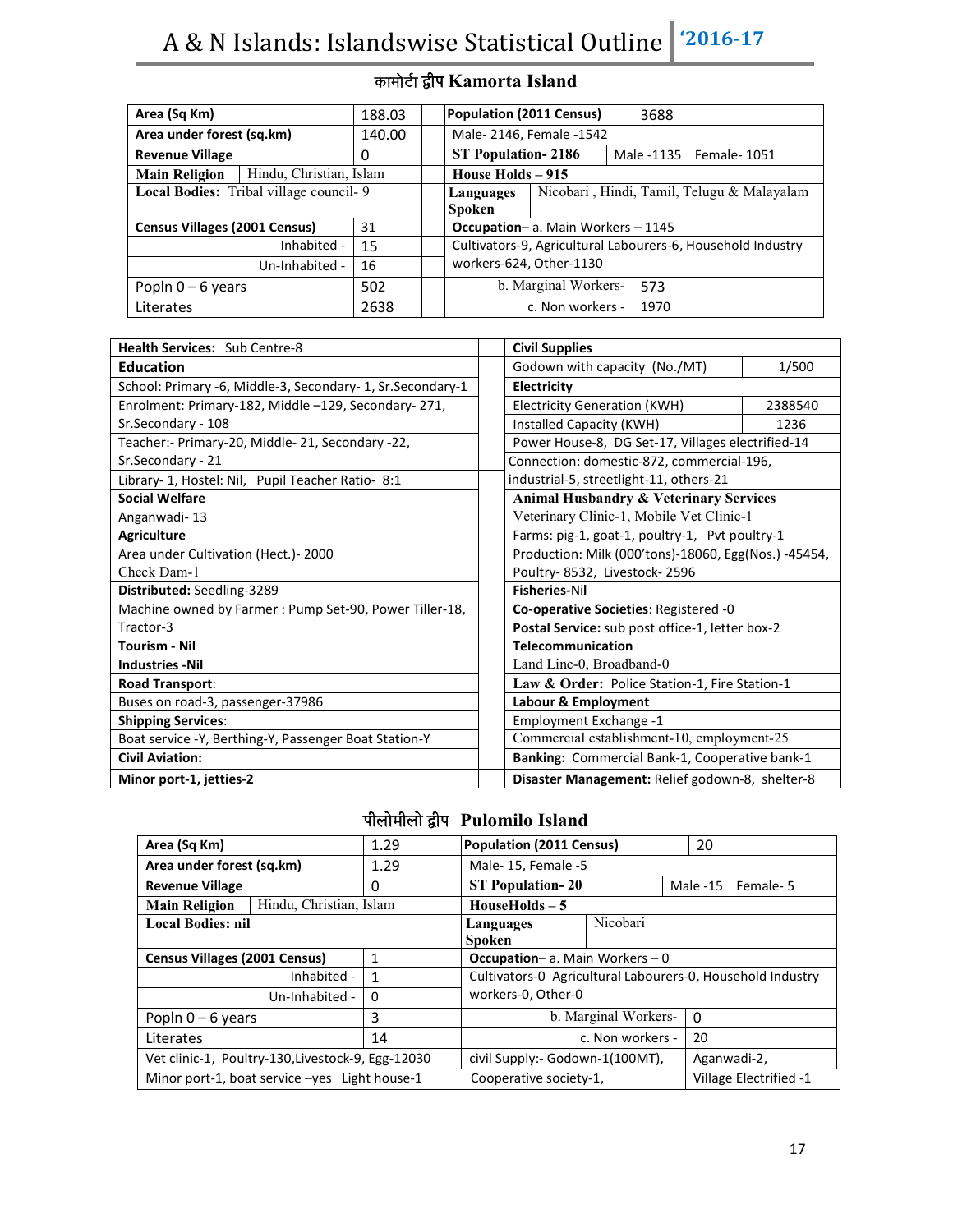| Area (Sq Km)                               |                         | 159.02 | <b>Population (2011 Census)</b><br>301             |                      |                      |
|--------------------------------------------|-------------------------|--------|----------------------------------------------------|----------------------|----------------------|
| Area under forest (sq.km)                  |                         | 155.00 | Male-161 Female -140                               |                      |                      |
| <b>Revenue Village</b>                     |                         | 0      | <b>ST Population-296</b>                           |                      | Male -156 Female-140 |
| <b>Main Religion</b>                       | Hindu, Christian, Islam |        | $HouseHolds - 63$                                  |                      |                      |
| <b>Local Bodies: nil</b>                   |                         |        | Languages Spoken                                   | Nicobari             |                      |
| Census Villages (2011 Census)              |                         | 25     | Occupation- a. Main Workers - 13                   |                      |                      |
|                                            | Inhabited -             | 10     | Cultivators-0, Agricultural Labourers-0, Household |                      |                      |
|                                            | Un-Inhabited -          | 15     | Industry workers-0, Other-13                       |                      |                      |
| literate                                   |                         | 99     |                                                    | b. Marginal Workers- | $\Omega$             |
| Education                                  |                         |        | 288<br>c. Non workers -                            |                      |                      |
| Primary School-3, Enrollment-48, Teacher-6 |                         |        | Electricity: Village Electrified -1                |                      |                      |
| Pupil Teacher Ratio -8:1,                  |                         |        |                                                    |                      |                      |

## fyfVy fudk sckj }hi **(**NksVk fudk sckj**) Little Nicobar Island**

### **fi** *f* aware Tilong chang Island

| Area (Sq Km)                         |                         | 16.83 |  | <b>Population (2011 Census)</b><br>38             |  |                  |  |
|--------------------------------------|-------------------------|-------|--|---------------------------------------------------|--|------------------|--|
| Area under forest (sq.km)            |                         | 16.83 |  | Male-38, Female -0                                |  |                  |  |
| <b>Revenue Village</b>               |                         | 0     |  | <b>ST</b> Population-5                            |  | Male -5 Female-0 |  |
| <b>Main Religion</b>                 | Hindu, Christian, Islam |       |  | $HouseHolds - 4$                                  |  |                  |  |
| <b>Local Bodies: nil</b>             |                         |       |  | <b>Languages Spoken</b>                           |  | Nicobari, Hindi  |  |
| <b>Census Villages (2001 Census)</b> |                         |       |  | <b>Occupation-a.</b> Main Workers - 38            |  |                  |  |
|                                      | Inhabited -             | 1     |  | Cultivators-0 Agricultural Labourers-0, Household |  |                  |  |
|                                      |                         |       |  | Industry workers-0, Other-38                      |  |                  |  |
| Village electrified-1,               |                         |       |  | b. Marginal Workers-<br>$\Omega$                  |  |                  |  |
| Police Look Out post-1               |                         |       |  | c. Non workers -<br>$\Omega$                      |  |                  |  |
| minor port-1, Light house-1          |                         |       |  |                                                   |  |                  |  |